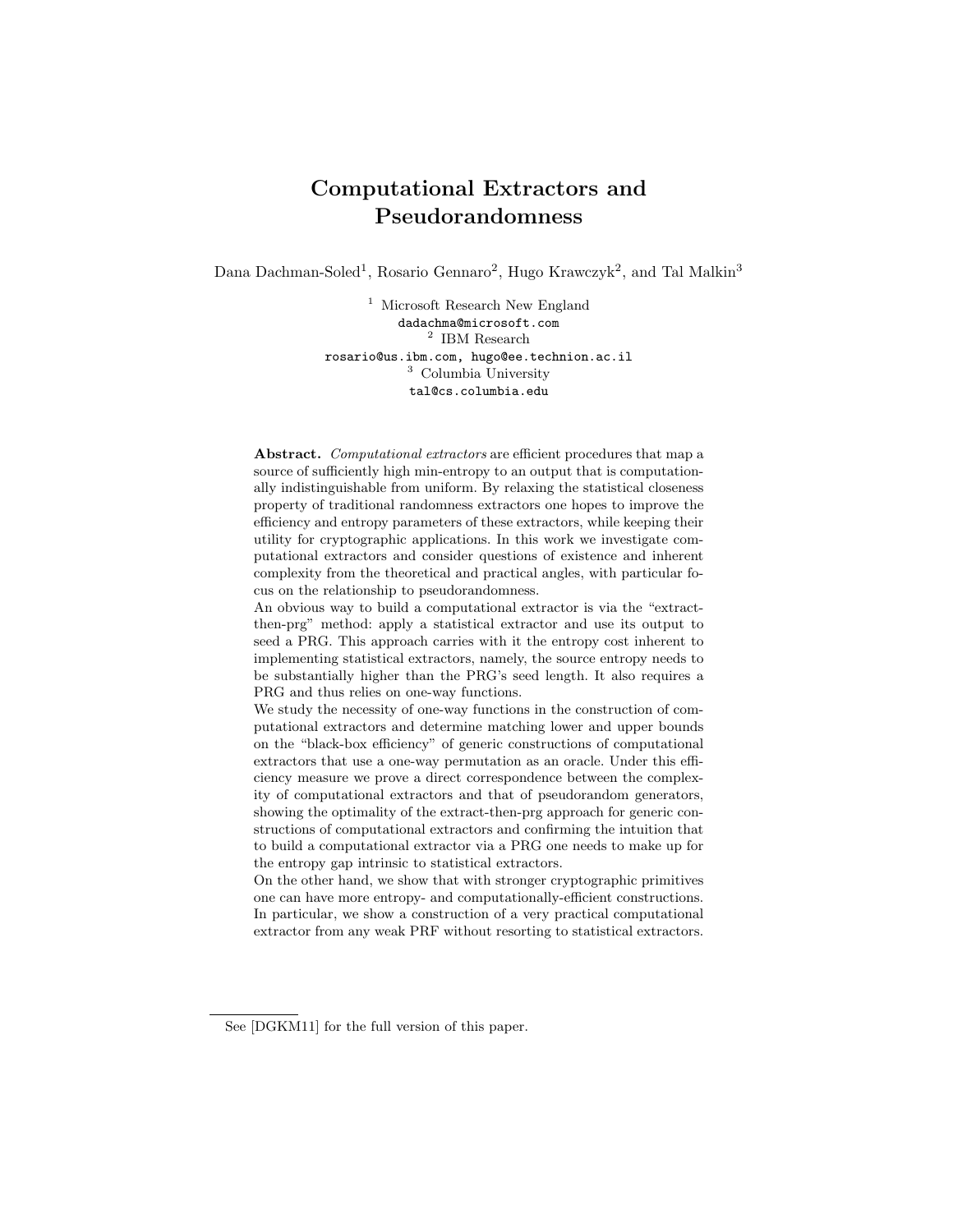## 1 Introduction

Randomness extractors (or simply 'extractors') are algorithms that map sources of sufficient min-entropy to outputs that are statistically close to uniform. Randomness extraction has become a central and ubiquitous notion in complexity theory and theoretical computer science with innumerable applications and surprising connections to other notions. Cryptography, too, has greatly benefited from this notion. Cryptographic applications of randomness extractors range from the construction of pseudorandom generators from one-way functions to the design of cryptographic functionalities from noisy and weak sources (including applications to quantum cryptography) to the more recent advances in areas such as leakage- and exposure-resilient cryptography, circular encryption, lattice-based cryptosystems, and more. Randomness extractors have also found important uses in practical applications, particularly for the construction of key derivation functions. In many of these cryptographic applications, the defining property of randomness extractors, namely, statistical closeness of their output to a uniform distribution, can often be relaxed and replaced with computational indistinguishability. Extractors that provide this relaxed guarantee are called computational extractors, and they are the main object studied in this paper.

Let us review informally some basic facts about statistical extractors and the associated parameters  $n, m, k, \delta$ . A function  $Ext : \{0,1\}^n \times \{0,1\}^{\ell} \rightarrow \{0,1\}^m$ is a  $(k, 2^{-\delta})$ -statistical extractor if for any distribution X on  $\{0, 1\}^n$  with minentropy k, the statistical distance between  $Ext(X, U_{\ell})$  and  $U_m$  is at most  $2^{-\delta}$ , where  $U_{\ell}, U_m$  denote the uniform distribution over  $\{0, 1\}^{\ell}, \{0, 1\}^m$ , respectively. Note that extractors are randomized via the second argument called a seed or key (in our actual definitions we require the seed to be output, i.e., the so called strong extractor). We are interested in extractors where the values k and  $2^{-\delta}$ are as small as possible (i.e., we want to minimize the entropy requirement from the source and get as small as possible statistical distance of the output to uniform). It is known how to construct statistical extractors that achieve  $\delta = (k + \ell - m)/2$  [NZ96,HILL99]. Radhakrishnan and Ta-Shma [RTS00] show that this bound on  $\delta$  is optimal, by showing how to build, for every extractor with parameters as above, a source distribution of min-entropy  $k$  for which the output of the extractor is  $2^{-\delta}$ -far from uniform for  $\delta = (k + \ell - m)/2$ . In the sequel we refer to this as the RT bound.

A major motivation to study computational extractors is that they allow us to go beyond the RT bound by replacing statistical closeness to uniform with computational indistinguishability. Indeed, an obvious way to do so is to first use a statistical extractor applied to the source distribution to obtain a short statistically close-to-uniform string and then use this string as a seed to a pseudorandom generator (PRG) to obtain more bits that are indistinguishable from uniform. We will refer to this as the extract-then-prg approach.

While the latter is a natural way to build computational extractors, it is not the only one or necessarily the best one, especially when implemented in practical settings. In particular, this approach carries with it the entropy limitations of statistical extractors as set by the RT bound, a serious concern in cases where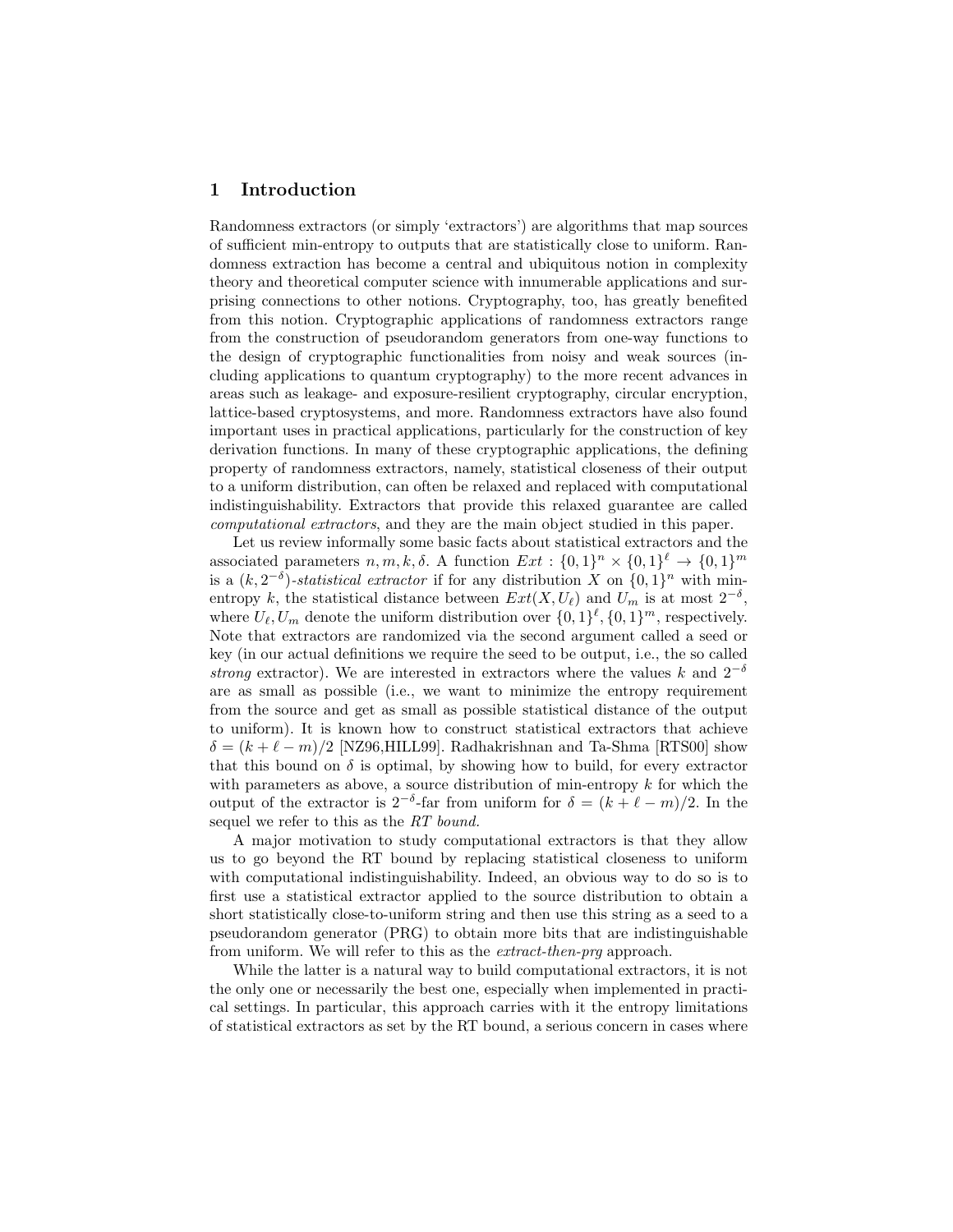the entropy of the source is too small to produce (via the statistical extractor) a sufficiently long key for the PRG. For example, consider the use of an extractor to convert a 160-bit elliptic curve Diffie-Hellman value (which by the DDH assumption has 160 bits of computational min-entropy) into a 128-bit seed for an AES-based PRG. Applying a statistical extractor to the DH value only guarantees a poor indistinguishability bound of  $2^{-16}$  (i.e.,  $\delta = (160 - 128)/2$ ). If we wanted to preserve, say, 100-bit security we would need  $\delta = 100$  bringing the required source entropy to  $328 (= 128 + 2 \cdot 100)$ .

One way around this problem is to build dedicated computational extractors based on cryptographic functions. Such an approach is taken in  $[Kra10, DGH<sup>+</sup>04]$ , where computational extractors are built using *specific* schemes (HMAC and CBC) under assumptions that are specific to these schemes (and directed to the use of these extractors in the context of key derivation functions) including random-oracle type assumptions. On the other hand, the recent results of  $[BDK+11]$  show that for some key derivation applications one may relax the entropy requirements dictated by the RT bound (see more discussion on these issues in Section 7).

In this work, we further investigate computational extractors and consider questions of existence and inherent complexity from the theoretical and practical angles, with particular focus on the relationship to pseudorandomness. In particular, we ask how intrinsic is the use of pseudorandomness in constructing computational extractors, to what extent can we build computational extractors without resorting to a statistical extractor, and whether the "entropy penalty" of the extract-then-prg approach is avoidable.

#### Our Results

On the existence of computational extractors. The most basic question with respect to computational extractors is whether they exist at all and if they do under what (if any) assumption. The trivial answer is affirmative: statistical extractors are also computational. But we are interested in non-trivial computational extractors that output "more bits" than a statistical one. To capture this, we define the notion of *stretch*. For a security parameter  $p$  consider an extractor acting on a  $k(p)$ -entropy source: its stretch  $\sigma$  is the difference between the extractor's output length and its input's min-entropy, i.e.,  $\sigma(p) = m(p) - k(p) - \ell(p)$ . Computational extractors with negative stretches of the form<sup>1</sup>  $-\omega(\log p)$  exist unconditionally since a statistical extractor (that matches the RT bound) generates an output that is  $2^{-\omega(\log p)}$ -close to uniform and therefore is computationally indistinguishable from uniform. Thus, non-trivial computational extractors are those for which the stretch is at least  $-O(\log p)$ : we call such stretches and their associated extractors proper. The fact that proper computational extractors can be built on the basis of one-way functions via the extract-then-prg approach, raises the fundamental question: Are one-way functions necessary for building proper computational extractors? One would expect the answer to be "of course

 $1 \omega(\cdot)$  stands for any superlinear function (i.e., one that grows faster than any linear function of its argument).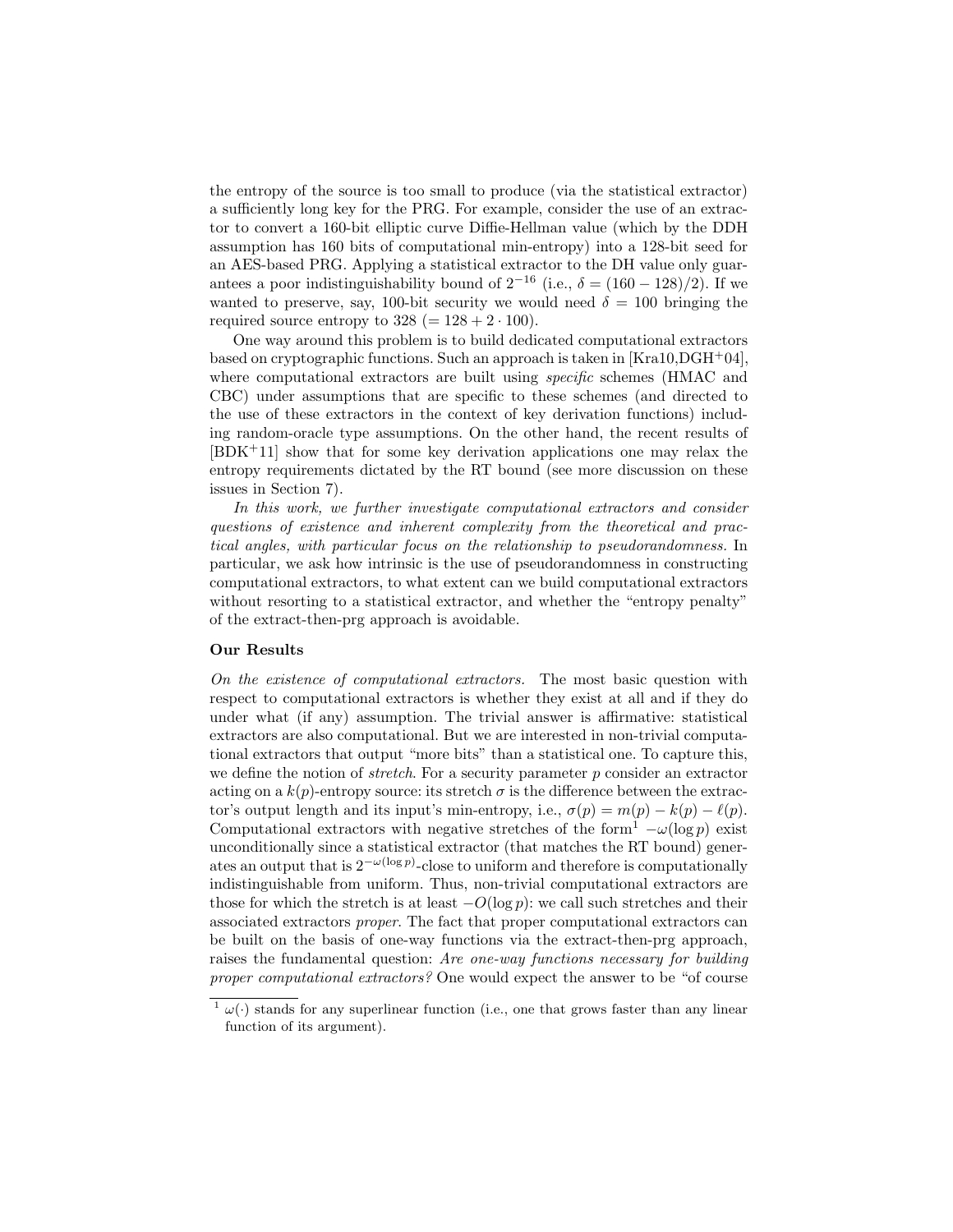they are!". However, we can only provide a partial answer: We can show this to be the case for proper extractors of positive stretch. But for stretches in the range between  $-O(\log p)$  and 0 the question remains open. Interestingly, however, we can provide an affirmative answer under the assumption that the RT bound applies to efficiently samplable distributions. We refer to this as the SRT Assumption (see details in Section 3):

SAMPLABLE RT (SRT) ASSUMPTION. Let  $Ext : \{0,1\}^n \times \{0,1\}^{\ell} \rightarrow \{0,1\}^m$ be a poly-time computable statistical extractor. Then, for  $k < n$  there exists a poly-time samplable *source*  $X$  of min-entropy  $k$  such that the statistical distance between the distributions  $Ext(X, U_{\ell})$  and  $U_m$  is at least  $2^{-O(k+\ell-m)}$ .

In other words, the SRT assumption strengthens the RT bound by requiring it to hold even if we restrict our attention to efficiently samplable distributions. On the other hand, it weakens the RT bound by only requiring it to hold for efficient extractors and by reducing the lower bound requirement to  $2^{-c\cdot(k+\ell-m)}$ for any constant c (in the RT bound,  $c = 1/2$ ). To the best of our knowledge, the validity of this assumption has not been settled. Interestingly, given our results, any resolution of the assumption will have significant consequences. Disproving the assumption would open the door to the possibility of more effective statistical extractors for applications that are only concerned with efficient sources; e.g., it would mean that extractors based on the Leftover Hash Lemma may not be the best in practice (a surprising conclusion that may actually indicate the plausibility that the SRT does hold). And if the SRT assumption does hold, then our work settles affirmatively the question of existential equivalence of proper computational extractors and one-way functions.

Black-box constructions of proper extractors from OWPs. After investigating the relationship between proper extractors and one-way functions, we examine the question of whether we can have black-box constructions of proper extractors from OWPs that are more efficient than going through the extract-thenprg approach. As the measure of efficiency we use "OWP-complexity", namely, the number of invocations to the OWP in a black-box construction, following [GGKT05]. We prove a lower bound on the OWP-complexity of black-box constructions of proper extractors from OWPs. We show that, under the SRT assumption, the OWP-complexity of the extract-then-prg construction is optimal by showing a *tight lower bound* on the number of invocations to the OWP for any black-box construction of proper extractors from OWPs. Interestingly, this result confirms the intuition that in order to build a proper computational extractor one needs to make up for the entropy gap intrinsic to the RT bound (as explained above).

The above result applies to any black-box construction of a proper extractor that has oracle access to a OWP and it puts no restriction on the security reduction (which efficiently transforms an extractor-attacker into a OWP-attacker). A more restricted form of black-box constructions, known as fully black-box, also requires that the reduction between attackers be black-box (i.e., the reduction cannot access the code of the extractor-attacker). Interestingly, we prove a similar bound for fully black-box constructions, but unconditionally, i.e. without a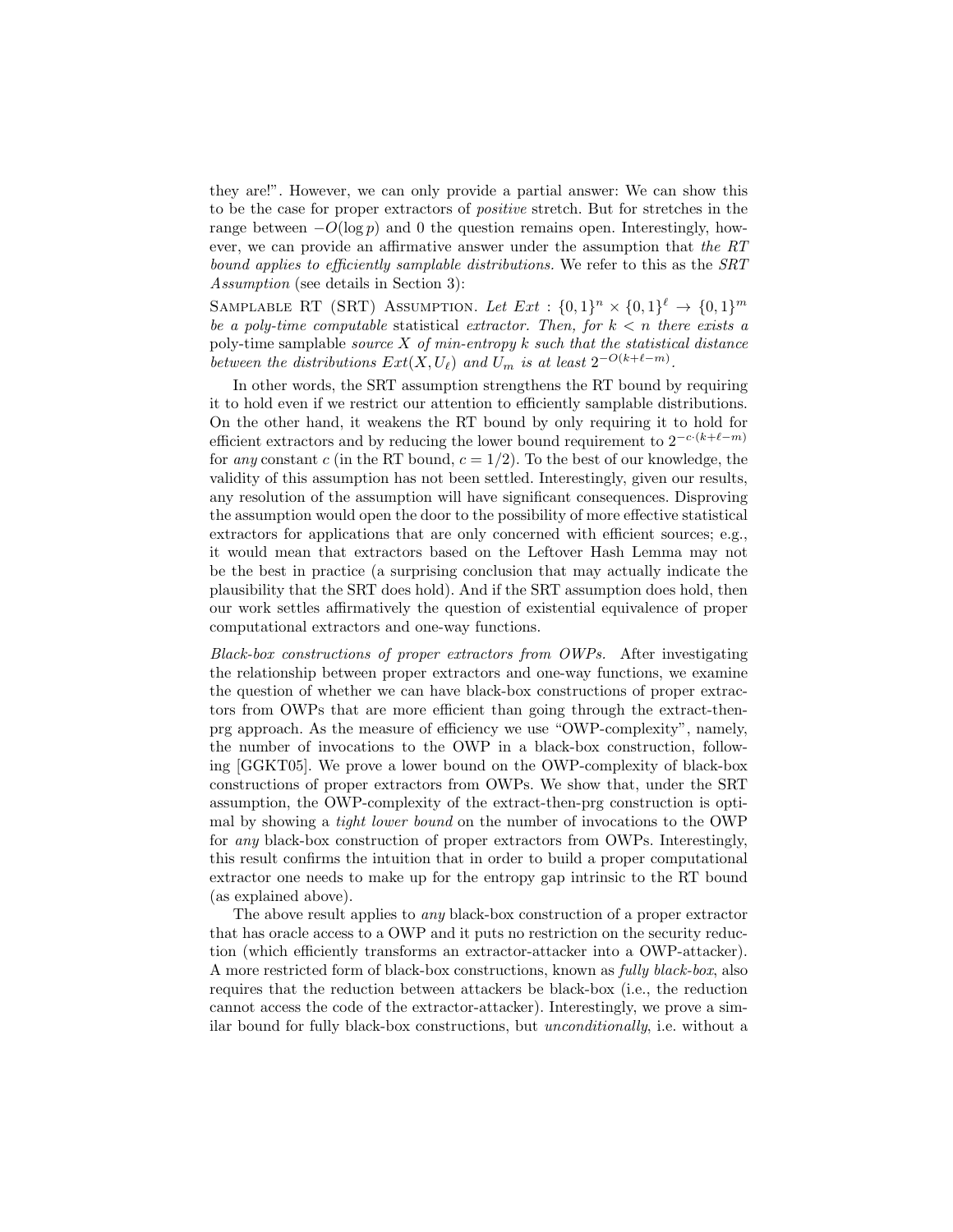need for the SRT assumption. Thus, we trade the more restricted form of blackbox reduction for a lower bound that fully dispenses with the SRT assumption. (For a thorough treatment of the semi- and fully-black-box notions and their meanings and implications please refer to [RTV04].)

Constructions based on Stronger Primitives. Next, we investigate the possibility of avoiding the intrinsic entropy loss in the generic extract-then-prg construction by assuming stronger primitives as the basis for the construction.

Our first result in this direction shows that given an exponentially-hard OWP, one can build a proper computational extractor where the OWP is applied directly to the high-entropy source without having to go through an initial extraction phase, hence avoiding the need to compensate for the entropy gap of the extractor. In order to achieve this result we replace the standard extract-thenprg approach with a dual prg-then-extract scheme that exploits the exponential hardness of the OWP to build a PRG that uses as its seed the very input from the high-entropy source.<sup>2</sup>

A practical computational extractor based on wPRF. We show a very simple construction of computational extractors based on weak pseudorandom functions (i.e., PRFs whose output is indistinguishable from uniform by adversaries that only see values of the function computed on random independent inputs). For this we resort to a lemma by Pietrzak [Pie09] showing that weak PRFs retain some of their security even when the keys are chosen from an imperfect source. More specifically,  $[Pie09]$  shows that if the original keys are of length n but they are chosen from a source with min-entropy  $k \leq n$  then their security degrades roughly by an (optimal) factor of  $2^{-(n-k)}$ . This allows us to construct (strong) computational extractors where the source distribution is used to sample a key for the PRF and the extractor's random seed is used as an input to the PRF. This results in a very practical construction of computational extractors that fully dispenses with statistical extractors and perfectly fits the needs of randomness extraction in the context of key derivation functions (KDF) as studied in [Kra10] and as extensively used in real-world applications. In particular, one obtains a very practical KDF for cases where the input to the KDF (the source of key material) is at most of the size of the wPRF key. The security of the scheme solely depends on the security of the underlying (weak) PRF and it implies meaningful security bounds even in constrained cases where the entropy-output gap is small (or even negative). See Section 7 for details.

Relations to work on statistical extractors. While a main theme of our work is the role of pseudorandom generators in the construction of computational extractors, it is interesting to point out that pseudorandomness also plays a fundamental role in the development of statistical extractors. Starting with the work of Trevisan [Tre01] it has been realized that constructions of "non-cryptographic" pseudorandom generators such as [NW88,IW97] can lead to efficient statistical

 $2$  This construction is somewhat reminiscent of the techniques used by Kalai et al. in [KLR09] for building two-source or network extractors, though the context and goals of these constructions are different.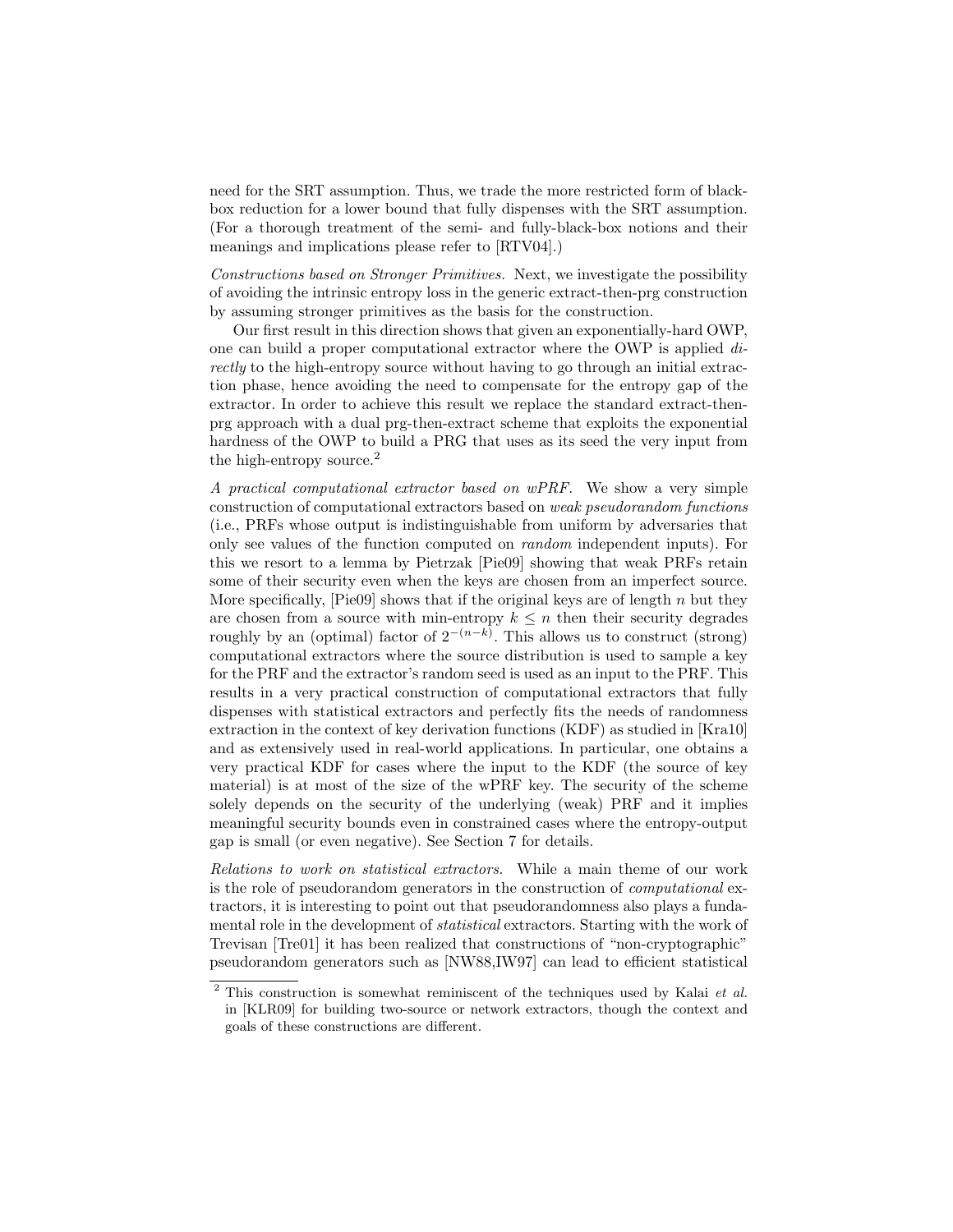extractors. The notion of pseudorandomness in these works is usually weaker than the traditional cryptographic notion (that we use in our definition of computational extractors), e.g., they allow for super-polynomial (on the seed length) running time or consider more limited adversaries. Also the focus on efficiency in statistical extractors has traditionally been geared towards minimizing the size of the random seed as this determines the utility of these extractors in derandomization applications. See [Sha02] for a survey of results in this area. It would be very interesting to find closer relations between results in the above area and the questions raised by our work. In particular, in spite of the large body of work on statistical extraction, there seems to be little work that investigates statistical extractors against (efficiently) samplable sources. The only paper on the subject that we are aware of is by Trevisan and Vadhan [TV00] who show that if we only care about samplable distributions we can use deterministic extractors; however, this only works as long as the sampler of the source is computationally weaker than the extractor itself. Indeed, [TV00] shows that if we allow the source to depend on the extractor and to have higher computational complexity then deterministic extraction is not possible. In terms of our SRT assumption, what this shows is that the SRT does apply to deterministic extractors (for each such extractor there is a samplable source where the extractor fails). For all we know, the seemingly fundamental question of the entropy bounds that apply to statistical extractors when acting on samplable sources has not been studied. We hope that our work will provide motivation to investigate this question.

## 2 Proper Computational Extractors

We recall the definitions of statistical extractors, define proper computational extractors and give some of their basic properties. All extractor definitions presented here are stated in an asymptotic setting; in Section 5 we provide definitions in a concrete-complexity framework.

#### 2.1 Preliminaries

Terminology. A probability ensemble X is an infinite sequence of probability distributions  $\{X_p\}$  indexed by a parameter p. We usually assume that for all p,  $X_p$  has support in  $\{0,1\}^{n(p)}$  where  $n(\cdot)$  is a polynomially bounded function. For any integer t we use the symbol  $U_t$  to denote the uniform distribution on  $\{0,1\}^t$ . The *statistical distance* between two probability ensembles X, Y with common support ensemble  $\{0,1\}^{n(p)}$  is defined as the function  $\Delta_{X,Y}(p) = \max_{T \subseteq \{0,1\}^{n(p)}} |\Pr[X_p \in T] - \Pr[Y_p \in T]|$ . We say that a distribution X has *min-entropy*  $k(p)$  if for all x in the support of  $X_p$  it holds that  $Pr_{X_p}[x] \leq 2^{-k(p)}$ . For simplicity, in what follows we assume that the entropies denoted  $k(p)$  are positive integers (in case  $k(p)$  is not an integer, our results hold by replacing it with  $\lceil k(p) \rceil$ .

Definition 1. An extractor family (or simply extractor) is an infinite family  $E = \{E_p\}$ , indexed by a parameter p, of the form  $E_p : \{0,1\}^{n(p)} \times \{0,1\}^{\ell(p)} \rightarrow$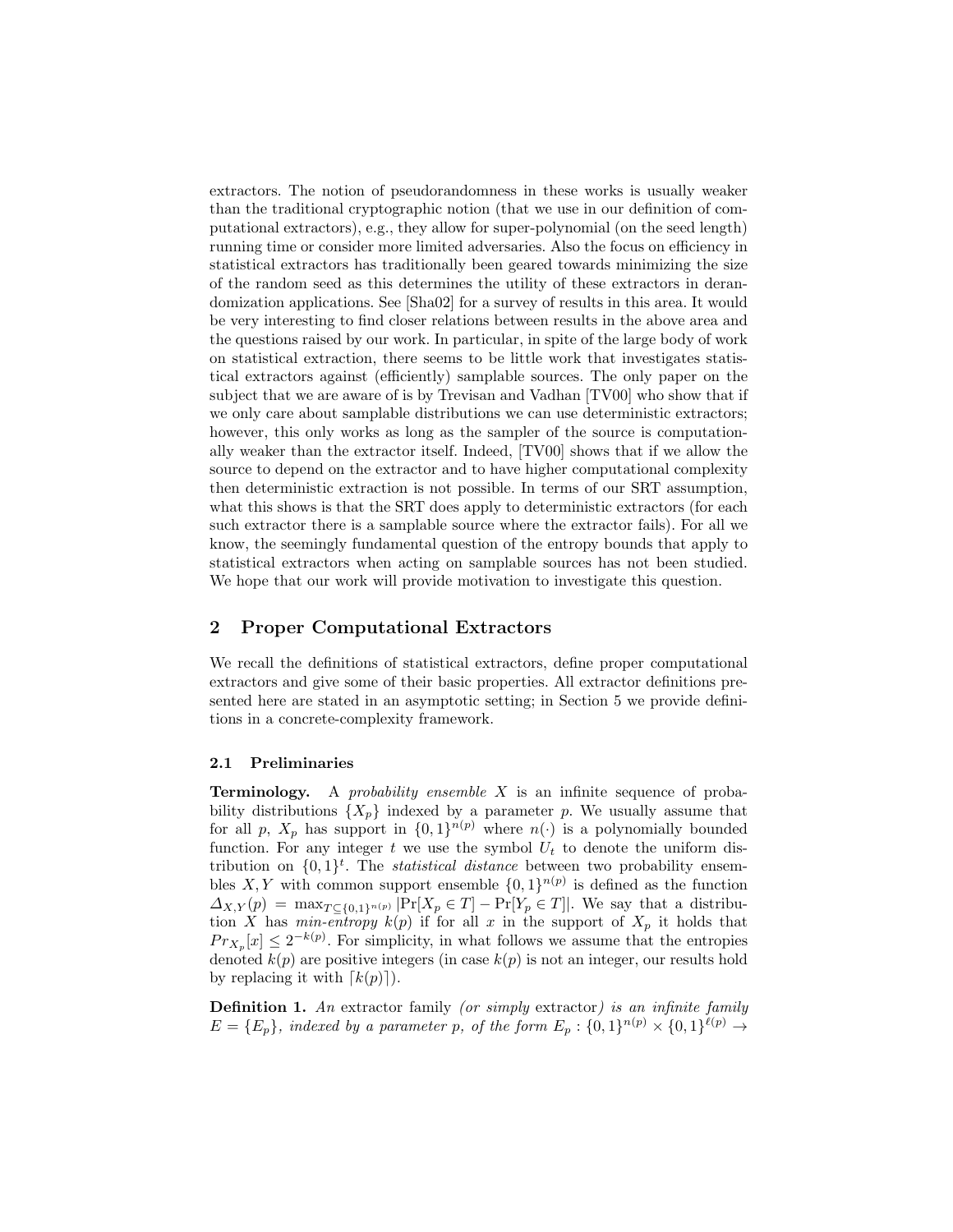$\{0,1\}^{m(p)}$  where the functions  $n(p), \ell(p), m(p)$ , are all polynomial in p. The extractor family E is called  $(k(p), \varepsilon(p))$ -statistical if for any probability ensemble X with support in  $\{0,1\}^{n(p)}$  and min-entropy  $k(p)$ , it holds that the statistical distance between  $\langle U_{\ell(p)}, E_p(X_p, U_{\ell(p)}) \rangle$  and  $U_{\ell(p)+m(p)}$  is at most  $\varepsilon(p)$ .

The probability distribution from which the first input is taken is called the source and the second input is the seed. This definition of an extractor, requiring the joint distribution of output and seed to be  $\varepsilon$  statistically-close to uniform, is sometimes referred to in the literature as a *strong* extractor. A weaker flavor of this definition, referred to as a weak extractor, is one where one only considers the distance between the output  $E_p(X_p, U_{\ell(p)})$  and the uniform distribution  $U_{m(p)}$ (without the seed, which may remain hidden). In this paper, unless otherwise noted, an "extractor" refers to a strong extractor.

Intuitively, the goal of an extractor is to extract close-to-uniform bits out of a source with sufficiently high min-entropy, using a "short" uniformly random seed. We require that the output is longer than the seed,<sup>3</sup> specifically that  $m(p)$  $\ell(p) + 1.$ 

Ideally, we'd like to extract all the randomness from the input, getting  $m =$  $k + \ell$  truly uniform bits (with  $\varepsilon = 0$ ). However, this is impossible in general. From the results of [RTS00,NZ96,HILL99] we have the following lemma (which holds even for weak extractors) showing a tight relationship between how much of the input entropy  $k + \ell$  can be extracted, and the distance  $\varepsilon$  from uniform.

**Lemma 1 (RT Bound [RTS00]).** Let E be a  $(k(p), \varepsilon(p))$ -statistical extractor with parameters  $n(p), \ell(p), m(p)$  where  $k(p) < n(p) - O(1)^4$  and  $\varepsilon(p) < 1/2$ . Then  $\varepsilon(p) \geq 2^{-\frac{k(p)+\ell(p)-m(p)+O(1)}{2}}$ . That is, for every such E there is a probability ensemble X with min-entropy  $k(p)$  for which  $E_p(X_p, U_{\ell(p)})$  has statistical distance  $\min\{\frac{1}{2},2^{-\frac{k(p)+\ell(p)-m(p)}{2}}\}$  from  $U_{m(p)}$ . This bound is tight and achieved, in particular, by statistical extractors implemented via pairwise independent hash functions.

#### 2.2 Proper Computational Extractors and Proper Stretch

We start by defining computational extractors, which differ from statistical ones in that the output is only required to be computationally indistinguishable from uniform rather than statistically close, the extractor itself needs to be efficient, and it is only required to work on efficiently samplable distributions.

**Definition 2.** A family E of extractors is called  $k(p)$ -computational if  $E_p$  is polynomial-time computable, and for all efficiently-samplable probability ensembles X with min-entropy  $k(p)$ , the joint distribution  $(U_{\ell(p)}, E_p(X_p, U_{\ell(p)}))$  is computationally indistinguishable from  $U_{\ell(p)+m(p)}$ .

<sup>&</sup>lt;sup>3</sup> Without this condition, the trivial extractor that outputs its seed works for any source (even with 0 entropy).

 $4$  The symbol  $O(1)$  represents a specific constant calculated in [RTS00].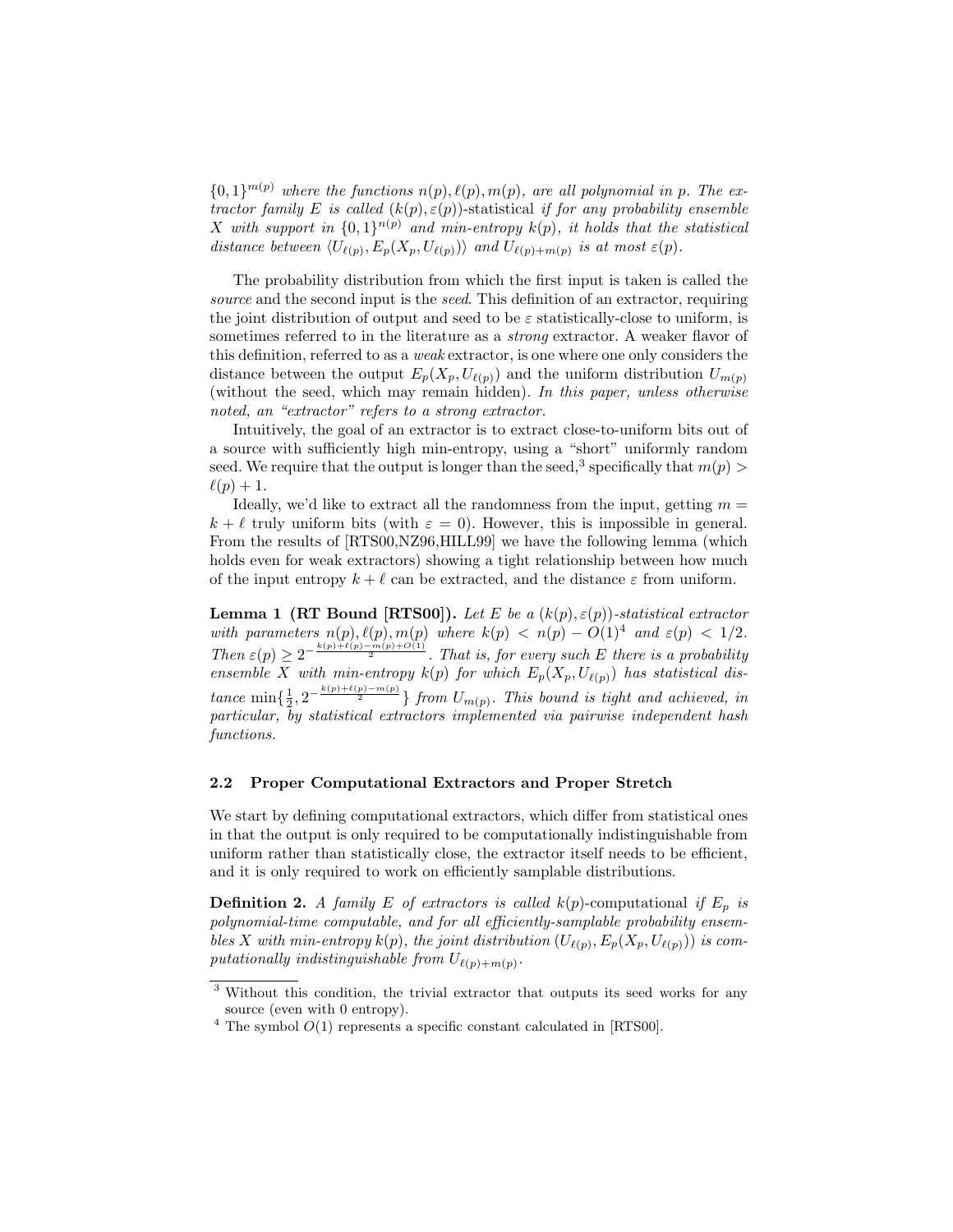In this definition "efficiently samplable" means samplable by a polynomial-time algorithm and "computationally indistinguishable" refers to the regular notion of negligible advantage for all polynomial-time distinguishers. In a non-uniform setting, polynomial-time is be replaced by poly-size circuits.

Discussion: The defined notion corresponds to a strong extractor (see Section 2.1). A weak computational extractor is defined similarly but only requiring that the output  $E_p(X_p, U_{\ell(p)})$  (without the seed) is indistinguishable from uniform. Although our lower bounds hold even for weak extractors, we focus our treatment on strong extractors, because in the computational setting, weak extractors are not very interesting. Indeed, any PRF is, by definition, a weak computational extractor that works for any source distribution.

We require the output of the computational extractor to be pseudorandom only when the input is an efficiently samplable distribution. Indeed, for computational uses (where we model feasible computation as polynomial-time) a hard-to-sample distribution is of little interest. In particular, we would not want to disqualify a good computational extractor just because it fails on a hard to compute source. Also, samplable sources allow to use the same seed  $-$  as long as it has been chosen at random and independently of the source – with multiple samples (this is crucial in some applications, including key derivation as discussed in Section 7).

At the same time, it is worth noting that we could consider a flavor of our definition where efficient samplability is replaced with oracle access (for the attacker) to an arbitrary distribution. The lower-bound results from Sections 3 and 4 hold for this definition, while the upper bound from Lemma 7 holds as long as the OWP is secure against non-uniform attackers (non-uniformity is necessary to argue that access to a hard-to-compute distribution does not help the attacker break the OWP or other primitives such as a PRG). Finally, we note that for our results on fully black-box reductions from Section 5, we do consider the latter setting, namely, arbitrary distributions to which the attacker gets oracle access.

It is clear that any efficient  $(k(p), \varepsilon(p))$ -statistical extractor for a negligible  $\varepsilon(p)$ , is also a  $k(p)$ -computational extractor. Thus, the upper bound of Lemma 1 implies the following.

**Lemma 2.** There exist extractors with parameters  $n(p)$ ,  $\ell(p)$ ,  $m(p)$  that are  $k(p)$ computational for any  $k(p) < n(p) - O(1)$  such that

$$
k(p) = m(p) - \ell(p) + \omega(\log p)
$$
 (1)

Note that the Lemma is unconditional, i.e., computational extractors with parameters as in (1) exist unconditionally. In this sense, non-trivial computational extractors are those whose parameters beat (1), and in particular have an output that is (indistinguishable from but) statistically far from uniform. We call such extractors proper, defined as follows.

**Definition 3.** The stretch  $\sigma(p)$  of a k(p)-computational extractor with parameters  $n(p)$ ,  $\ell(p)$ ,  $m(p)$  is defined as  $\sigma(p) = m(p) - k(p) - \ell(p)$ . The stretch  $\sigma(p)$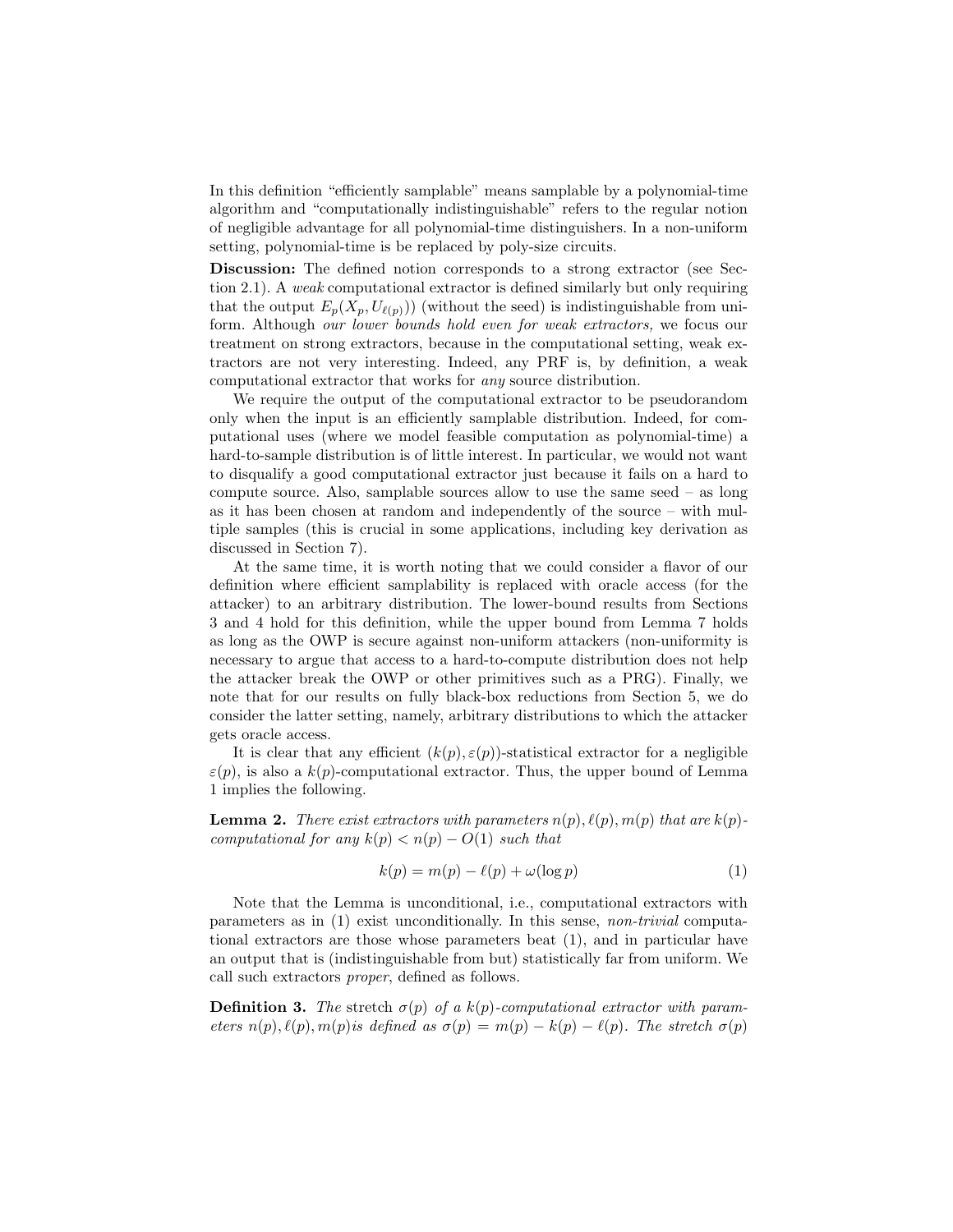is proper if  $\sigma(p) \geq -O(\log p)$  (i.e., there exists a constant c such that  $\sigma(p) \geq$  $-c \log p$  for all p). A k(p)-computational extractor is proper if its stretch is proper.

Note that the stretch does not only depend on the extractor but also on the input entropy  $k(p)$  (though, for simplicity, we sometimes omit the explicit  $k(p)$ ) notation when talking about proper extractors). Since, for simplicity, we have assumed that  $k(p)$  is integer (or else we consider  $[k(p)]$ ) then the stretch is integer and can be negative, zero, or positive. Hereafter, when we say "proper extractor" we mean "proper computational extractor."

# 3 The Equivalence of Proper Extractors and One-Way Functions

Note that statistical extractors have statistical distance from uniform of at least  $\varepsilon(p) = 2^{-\frac{k(p) + \ell(p) - m(p)}{2}}$  which is  $1/poly(p)$  (hence non-negligible) in the case of proper extractors. Thus, statistical extractors do not immediately yield proper computational extractors.

This raises the question: Do proper computational extractors exist? The following Lemma answers this in the affirmative, assuming one-way functions exist.

Lemma 3. If one-way functions exist then strong proper computational extractors exist too.

**Proof sketch:** Let  $E = \{E_p\}$  be a  $k(p)$ -computational extractor with parameters  $n(p), \ell(p), m(p)$  for which equation (1) holds (such an extractor exists for any functions  $m(p), k(p)$  as in Lemma 2). Also assume  $\omega(\log p) \leq p$ . Let  $\{G_p\}$  be a pseudorandom generator with seed length  $m(p)$  and output length  $k(p)+\ell(p)$  (assuming OWFs, PRGs exist for some function  $m(p)$  and output length  $m(p)+p$ . Construct extractor  $E'$  that first applies  $E$  and uses the output to seed the PRG. It is easy to see that E has parameters  $n(p)$ ,  $\ell(p)$ ,  $m'(p) = k(p) + \ell(p)$  and its output is indistinguishable from  $U_{m'(p)}$ . But  $m'(p) = k(p) + \ell(p)$ , thus E' is proper.

Somewhat surprisingly we can't immediately prove equivalence between proper extractors and one-way functions. The opposite direction of Lemma 3 can be easily proven only for proper computational extractors with positive stretch as shown in the following Lemma.

Lemma 4. From any (even weak) computational extractor with positive stretch one can build a pseudorandom generator.

**Proof sketch:** Let E be a  $k(p)$ -computational extractor with parameters  $n(p)$ ,  $\ell(p)$ ,  $m(p)$  and positive stretch  $\sigma(p)$ , i.e.  $m(p) > k(p) + \ell(p)$ . We build a PRG G with random seeds of length  $s(p) = k(p) + \ell(p)$  and output length  $m(p) > s(p)$ . G partitions its seed into a  $k(p)$ -long value x and an  $\ell(p)$ -long value y, and calls E on  $(x', y)$  where x' consists of x padded with  $n(p) - k(p)$  zeros. Clearly, the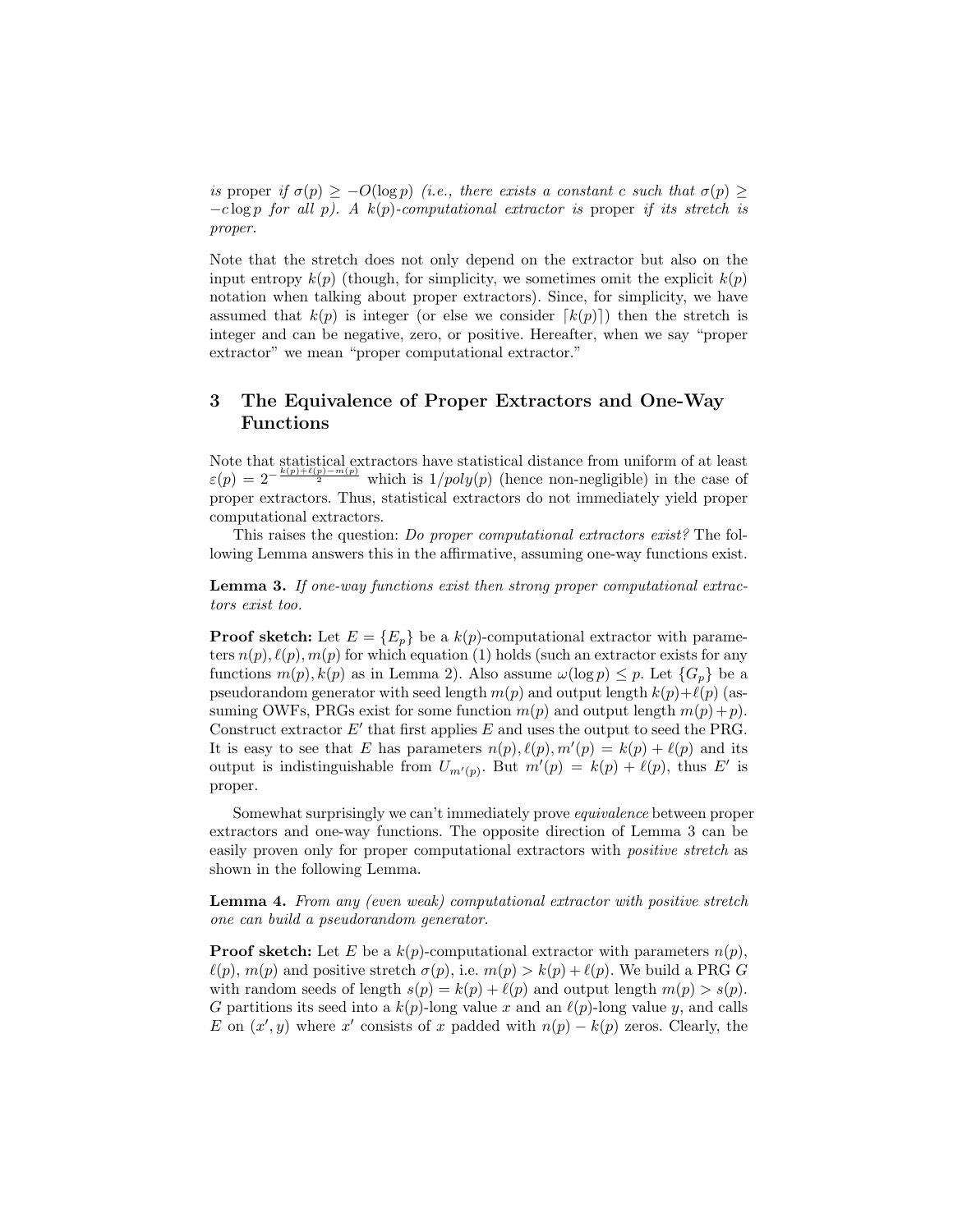input distribution to E has entropy  $k(p)$ , hence its output is pseudorandom. Since  $G$  outputs more bits than its seed then  $G$  is a pseudorandom generator.

The last two lemmas leave the following question: Does the existence of proper computational extractors, even those with non-positive proper stretch imply the existence of one-way functions? In particular, is this the case for computational extractors of stretch  $\theta$ ? To provide an affirmative answer we need to resort to an additional assumption about the RT bound.

Samplable RT (SRT) Assumption. For every polynomial-time computable extractor E with parameters  $n(p), \ell(p), m(p)$  and every function k such that  $k(p) < n(p) - O(1)$ , there exists a poly-time samplable probability ensemble  $X$  of min-entropy  $k$  such that the statistical distance between the distributions  $E_p(X_p, U_{\ell(p)})$  and  $U_{m(p)}$  is at least  $\min\{\frac{1}{2}, 2^{-O(k(p)+\ell(p)-m(p))}\}.$ 

In other words, we are assuming that if we restrict attention to efficiently samplable sources then the RT bound still applies. More accurately, we assume a weaker bound where the RT bound  $2^{-\frac{1}{2}(k(p)+\ell(p)-m(p))}$  is replaced with  $2^{-c\cdot(k(p)+\ell(p)-m(p))}$  for any constant c, possibly much larger than 1/2. In addition, we assume this to be the case only for efficient extractors<sup>5</sup>. This assumption is not implied by the proof in [RTS00] which builds a source on which the extractor incurs the claimed bound but this source may not be efficiently samplable. Quite interestingly, the question raised by this conjecture does not seem to have been widely researched. Any answer to it, positive or negative, would be of interest. If true it implies the equivalence of proper computational extractors and pseudorandom generators (see Theorem 1). If disproven it would open the possibility of building efficient extractors that beat the RT and Leftover-Hash-Lemma bounds on efficient sources.

Lemma 5. Under the SRT assumption, the existence of a proper extractor implies the existence of a OWF.

**Proof sketch:** Let E be a proper  $k(p)$ -computational extractor and let X be a polynomial-time samplable ensemble of min-entropy  $k(p)$ , then the output of  $E$  on  $X$  induces a polynomial-time samplable distribution that is statistically far from uniform but computationally indistinguishable. Thus, the pair of distributions  $(E_P(X_P, U_{\ell(p)}), U_{m(p)})$  are efficiently samplable, have statistical distance greater than  $1/\text{poly}(p)$  for some polynomial and are computationally indistinguishable. Using the results of [Gol90,HILL99], constructing such a pair of distributions is sufficient to construct pseudorandom generators (PRG). This in turn implies the existence of OWF.

From Lemmas 3 and 5 we get:

Theorem 1. Under the SRT assumption, proper computational extractors exist if and only if one-way functions exist.

<sup>&</sup>lt;sup>5</sup> It is most likely (using a counting argument) that the conjecture does not hold for super-polynomial extractors, namely, there may be inefficient extractors that beat the RT bound on all efficiently samplable distributions.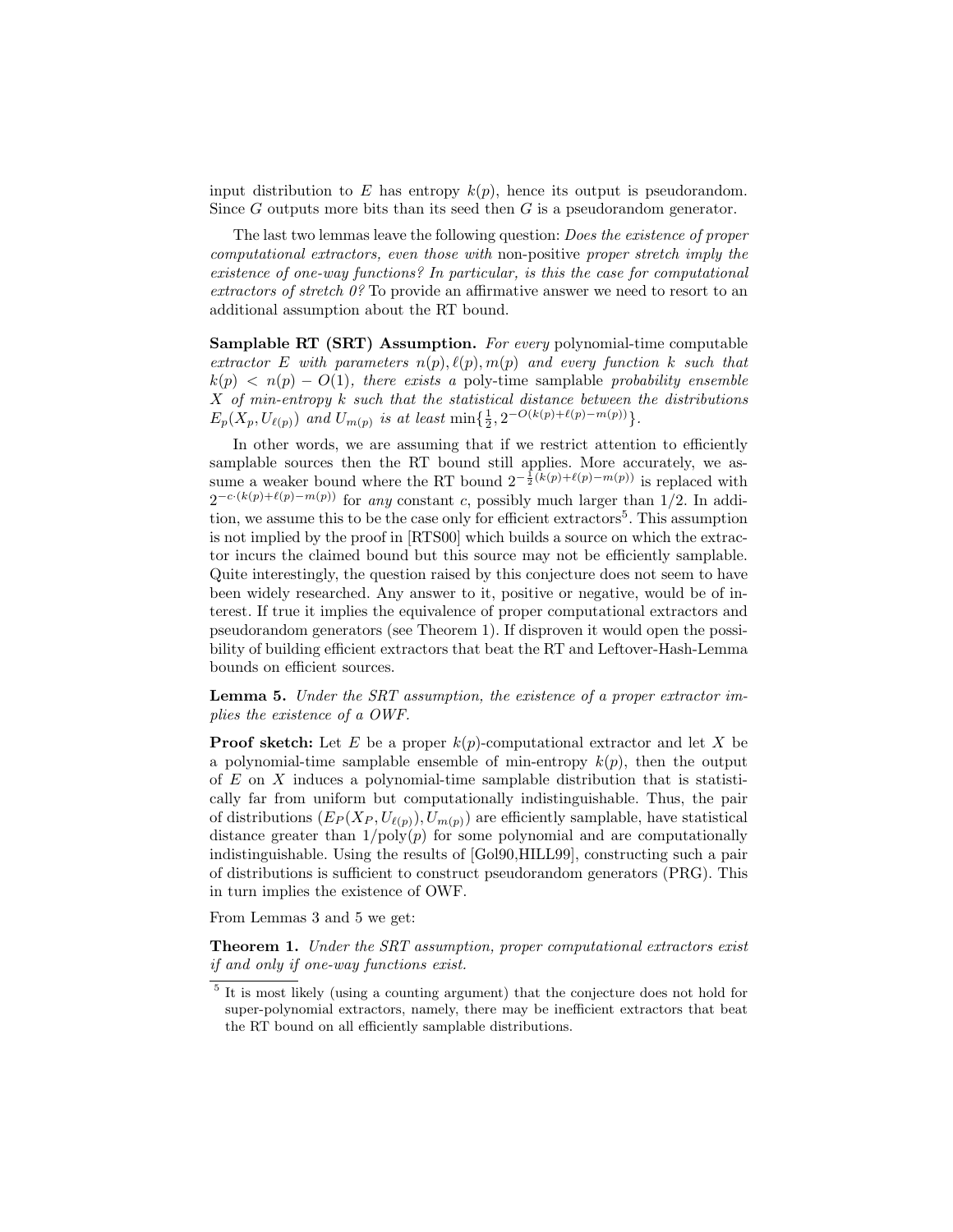# 4 The Cost of Black-Box Constructions of Proper Extractors from OWPs

In this section we follow the methodology from [GGKT05] for quantifying the cost, as a number of OWP invocations, of (semi) black-box constructions of proper computational extractors from OWPs. We show a lower bound on the number of calls to the OWP that depends on the strength of the OWP and the stretch of the extractor. This result reflects the intuition that in order to build a computational extractor one needs to first make up for the entropy gap intrinsic to the RT bound. Indeed, the result shows that it is not enough to call the OWP just to generate as many bits as the extractor's stretch but one needs to generate  $\omega(\log p)$  additional bits to cover for the loss of entropy. Comparing with the corresponding results of [GGKT05] about pseudorandom generators, we see that making up for this entropy gap is the only intrinsic difference between proper extractors and PRGs (under this black-box complexity measure). We also prove that the lower bound is tight.

Remark: Our lower bounds deal with constructions of computational extractors from one-way permutations. However, we note that our results extend to the case of one-way functions since our lower bounds are proven using random permutations which are not efficiently distinguishable from one-way functions. However we do not know if for the case of OWF our bounds are tight (i.e. the currently known constructions based on OWF have a larger number of queries).

In Section 3 we showed that proper extractors are equivalent to one-way functions. Here we formalize a notion of black-box constructions for computational extractors: such constructions access a one-way function as an *oracle*, rather than having access to the code of an algorithm computing it.

We start by developing an analogue of the treatment from [GGKT05] to the asymptotic setting of our analysis. For any integers  $t, n, t \leq n$ , we denote by  $\Pi_n$ the set of all permutations over  $\{0,1\}^n$  and by  $\prod_{t,n}$  the set of permutations in  $\Pi_n$  that arbitrarily permute the first t bits of input while leaving the remaining  $n - t$  bits fixed.

For a security parameter p denote with  $n(p), k(p), \ell(p), m(p)$  and  $t(p)$  integer functions that grow polynomially in p. Assume also that  $t(p) \leq n(p)$  and  $k(p) \leq$  $n(p) - O(1)$  for all p. Consider an infinite family of permutations  $\Pi = {\{\pi_p\}}_{p=1}^{\infty}$ where  $\pi_p$  is chosen in  $\Pi_{n(p)}$ . We say that  $\Pi$  is  $T(p)$ -hard if for sufficiently large p, any attacker running in time  $T(p)$  succeeds in inverting  $\pi_p$  with probability less than  $1/T(p)$ . We say that  $\Pi$  is one-way if it is  $T(p)$ -hard for every polynomial  $T(\cdot)$ .

With  $\Pi^*$  we denote such a family  $\Pi^* = {\{\pi_p^*\}}_{p=1}^{\infty}$  where each permutation  $\pi_p^*$  is chosen at random from the set  $\Pi_{t(p),n(p)}$ . The following Lemma (based on [IR89]) proves that for any hardness  $T(p)$ , if we choose  $t(p) = 3 \log T(p)$  (and an additional technical condition that  $t(p) \geq 6 \log p$ , then this family is  $T(p)$ -hard with probability 1.

**Lemma 6.** Let  $t(p) \ge 6 \log p$ . Then with probability 1,  $\Pi^*$  constructed as above is  $T(p)$ -hard for  $T(p) = 2^{t(p)/3}$ .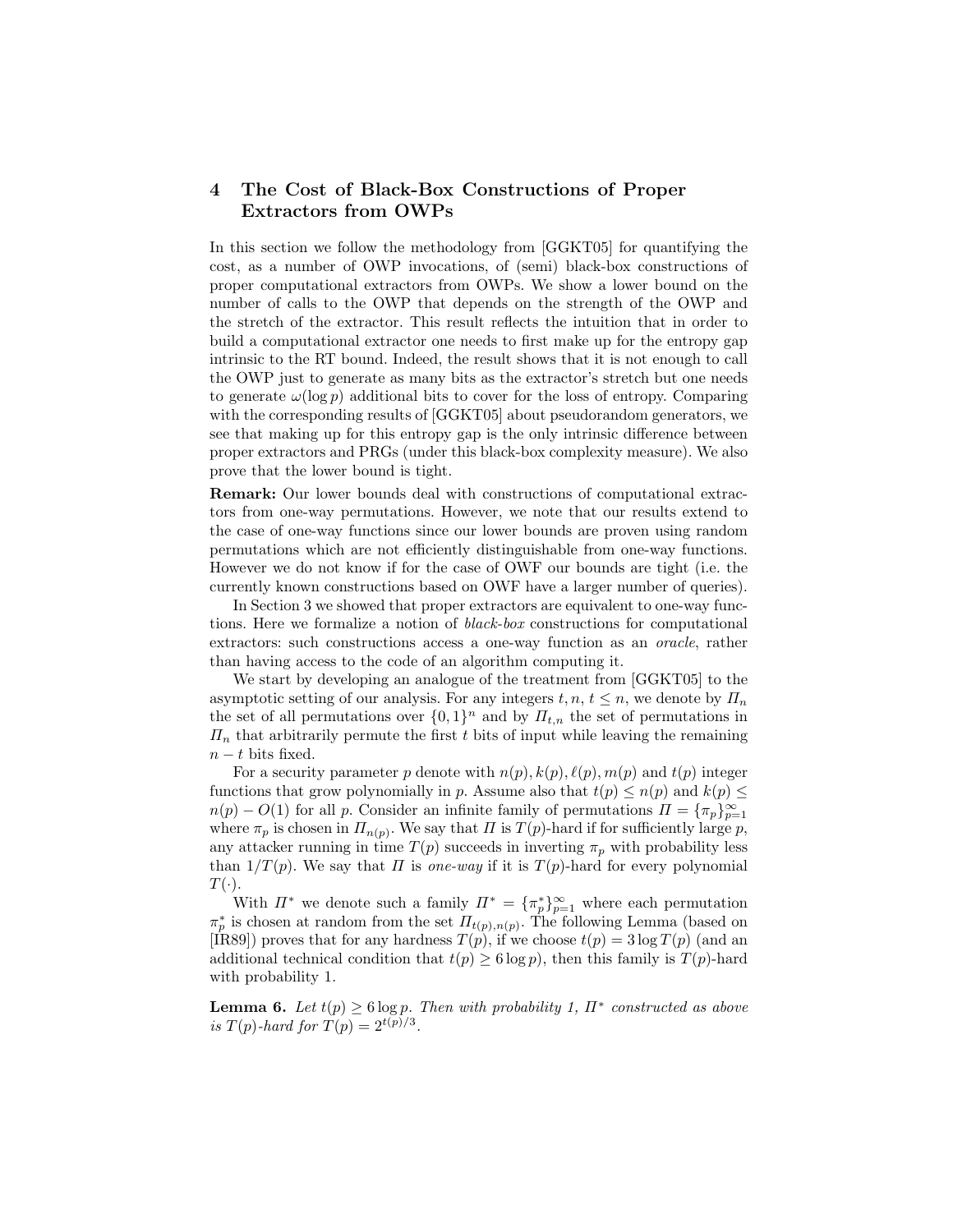*Proof.* Let A be an adversary that runs time  $T(p)$  and attempts to invert  $\Pi^*$ . On expectation, over the choice of  $\pi_p^*$ , A succeeds in inverting with probability  $T(p)/2^{t(p)} = 1/T^2(p)$ , namely:

$$
E_{\pi \sim \Pi_{t(p), n(p)}}[\Pr_{x \sim U_{n(p)}}[A(\pi(x)) = x]] = 1/T^{2}(p).
$$

Using Markov's inequality we have that the probability over the choice of  $\pi_p^*$ that A inverts successfully with probability better than  $T(p) \cdot 1/T^2(p)$  is at most  $1/T(p)$ :

$$
\Pr_{\pi \sim \Pi_{t(p), n(p)}}[ \Pr_{x \sim U_{n(p)}}[A(\pi(x)) = x] \ge T(p) \cdot 1/T^2(p)] \le 1/T(p). \tag{2}
$$

Since by choice of  $t(p) \geq 6 \log p$  we have  $1/T(p) \leq 1/p^2$  we get that the sum  $\sum_{p\to\infty} 1/T(p)$  is finite. The convergence of this sum allows us to apply the Borel-Cantelli Lemma to (2) which implies that with probability 1 over the choice of  $\Pi^*$  the inequality  $Pr_{x \sim U_{n(p)}}[A(\pi_p^*(x)) = x] < 1/T(p)$  (where A is assumed to run time  $T(p)$  holds for all but a finite number of p's. In other words, with probability 1 over the choice of  $\pi^*$ , the resultant family  $\pi^*$  is  $T(p)$ -hard.

Definition 4. An oracle extractor construction (from a one-way permutation) is a family of oracle procedures  $\mathcal{E}^{(\cdot)} = \{E_p^{(\cdot)} : \{0,1\}^{n(p)} \times \{0,1\}^{\ell(p)} \to \{0,1\}^{m(p)}\}$ such that  $E_p^{(\cdot)}$  expects as an oracle a permutation  $\pi_p \in \Pi_{n(p)}$  and  $E_p^{(\cdot)}$  is computable in time polynomial in p. We say that  $\mathcal{E}^{(\cdot)}$  has black-box access to a family  $\Pi = {\{\pi_p\}}_{p=1}^{\infty}$  (and denote it as  $\mathcal{E}^{(\Pi)}$ ) if  $E_p^{(\cdot)}$  uses  $\pi_p \in \Pi$  as its oracle.

We say that  $\mathcal{E}^{(\cdot)}$  is a k(p)-computational oracle extractor if for every oneway family  $\Pi$  the family  $\mathcal{E}^{(\Pi)}$  is a k(p)-computational extractor according to Definition 2

Another way to restate the above definition is that there must be an efficient reduction from distinguishing the output of the extractor from uniform to inverting the permutation family. In other words, any distinguishing adversary can be used to construct an inverter for the permutation family. Note that the above definition formalizes the notion of semi black-box construction in which the construction (the extractor) has oracle access to the underlying primitive (the one-way permutation), but no restriction is made on the reduction (in particular, the reduction might be able to access the code of the adversary). The more restricted notion of fully black-box constructions (in which additionally the security reduction only has oracle access to the adversary breaking the construction) will be discussed in Section 5.

We now state the main theorem in this section. It shows that under the SRT assumption, proving a semi-black-box construction of a computational extractor for which  $q(p) \cdot t(p) - \sigma(p) = O(\log p)$  is at least as hard as proving that OWFs exist (or, equivalently, proving such a construction is at least as hard as proving that the SRT assumption implies OWF).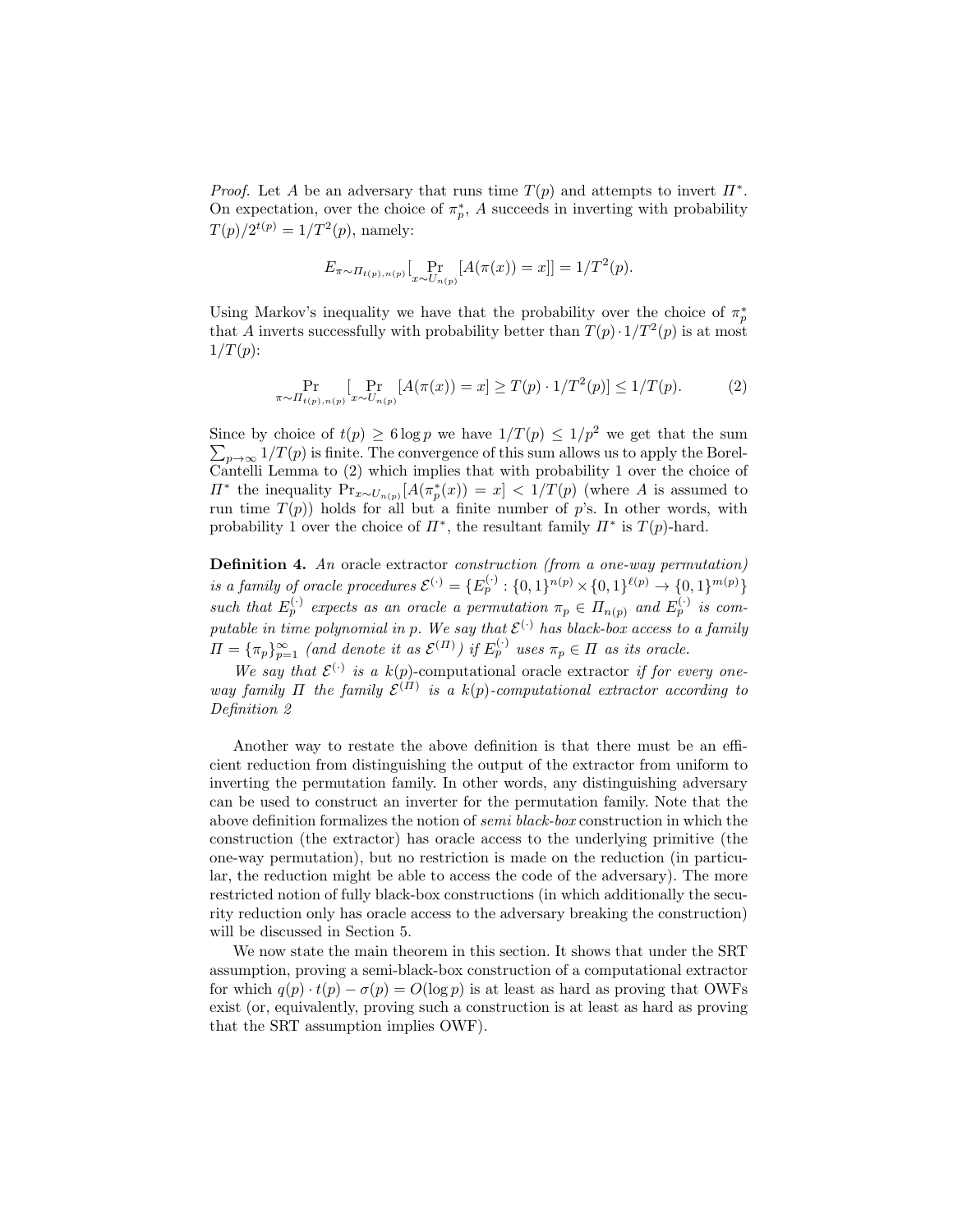**Theorem 2.** Let  $\mathcal{E}^{(\cdot)}$  be a proper  $k(p)$ -computational oracle extractor according to Definition 4, which has access to a  $T(p)$ -hard family where  $T(p)$  is superpolynomial. Let  $t(p) = 3 \log T(p) = \omega(\log p)$ . Assuming SRT, if  $E_p^{\pi_p}$  has proper stretch  $\sigma(p)$  and it calls the oracle  $\pi_p$  a total of  $q(p)$  times, then  $q(p) \cdot t(p) - \sigma(p) =$  $\omega(\log p)$  or else one-way functions exist. This lower bound on  $q(p)$  is tight.

*Proof.* Let  $\mathcal{E}^{(\cdot)}$  be a proper  $k(p)$ -computational oracle extractor with parameters  $(n(p), \ell(p), m(p))$  and proper stretch  $\sigma(p) = m(p) - k(p) - \ell(p)$ . By assumption  $\mathcal{E}^{\Pi}$  is  $k(p)$ -computational whenever the oracle  $\Pi$  is implemented with one-way permutation family, i.e.  $\Pi$  is  $T(p)$ -hard where  $T(p)$  is a function growing faster than any polynomial. In particular, by Lemma 6 this is the case (with probability 1) when  $\Pi$  is implemented by the family  $\Pi^*$  with parameter  $t(p) = 3 \log T(p) = \omega(\log p)$ . We will show that if  $E_p^{\pi_p}$  calls  $\pi_p \in \Pi^*$  a total of  $q(p)$  times, we can construct a computational extractor  $E'_p$  with parameters  $(n(p), \ell'(p) = \ell(p) + q(p)t(p), m(p))$  (and no oracle calls) such that for any distribution  $X_p$  with min-entropy  $k(p)$ , the output distributions  $E'_p(X_p, U_{\ell'(p)})$  and  $E_{p}^{\pi_{p}^{*}}(X_{p},U_{\ell(p)})$  are  $q^{2}(p)/2^{t(p)}$ -statistically close, and since the latter distribution is pseudorandom so is the former (here we use the fact that  $q(p)/2^{t(p)}$  is negligible since  $q(p)$  is polynomial and  $2^{t(p)} = T^3(p)$  super-polynomial).

More specifically, we construct  $E'_p : \{0,1\}^{n(\widetilde{p})} \times \{0,1\}^{\ell'(\widetilde{p})} \rightarrow \{0,1\}^{m(p)},$ where  $\ell'(p) = \ell(p) + q(p) \cdot t(p)$ , in the following way: Let  $x, z'$  denote the input to  $E'_p$ . The string x and the first  $\ell(p)$  bits of z' are used by  $E'_p$  to define the input  $(x, z)$  to  $E_p^{(\cdot)}$  and the remaining bits of z' are used to select  $q(p)$  distinct elements  $y_1, \ldots, y_{q(p)} \in \{0,1\}^{t(p)}$ . We then define:  $E'_p(x, z, y_1, \ldots, y_{q(p)}) \stackrel{def}{=}$  $E_p^{y_1,...,y_{q(p)}}(x,z)$ , namely, when  $E_p^{(\cdot)}$  presents its *i*-th query to its oracle, call it  $w_i$ , we return as response the string  $y_i$  followed by the last  $n(p) - t(p)$  bits of  $w_i$ .

Note that as long as all the  $y_i$ 's are different the output distributions  $E'_p(X_p, U_{\ell'(p)})$  and  $E_p^{\pi_p^*}(X_p, U_{\ell(p)})$  are identical. The probability of a repeated  $y_i$  is  $q^2(p)/2^{t(p)}$  and therefore the actual statistical distance between these distributions is negligible. In particular, we have that the output from  $E'_p$  is indistinguishable from random and therefore  $E'_p$  is a  $k(p)$ -computational extractor which makes no oracle calls. Moreover, its stretch  $\sigma'(p)$  equals

$$
\sigma'(p) = m(p) - k(p) - \ell'(p) = m(p) - k(p) - \ell(p) - q(p)t(p) = \sigma(p) - q(p)t(p).
$$

If, for the sake of contradiction, we assume that  $q(p)t(p) \leq \sigma(p) + c \log p$  for some constant c then we would get  $\sigma'(p) \ge -c \log p$  meaning that  $E'_p$  is a regular (non-oracle) proper computational extractor from which, using Lemma 5 and the SRT assumption, we can construct a one-way function. This proves the theorem (the tightness of the bound on  $q(p)$  is proven in Lemma 7 below).

**Lemma 7.** The bound of Theorem 2 is tight: For any function  $\sigma(p)$ , polynomial in p, and any function  $W(p)$  that grows as  $\omega(\log p)$  there is a black-box construction of a strong proper extractor from OWP that attains stretch  $\sigma(p)$  and calls the OWP  $q(p)$  times such that  $q(p)t(p) \leq \sigma(p) + W(p)$ .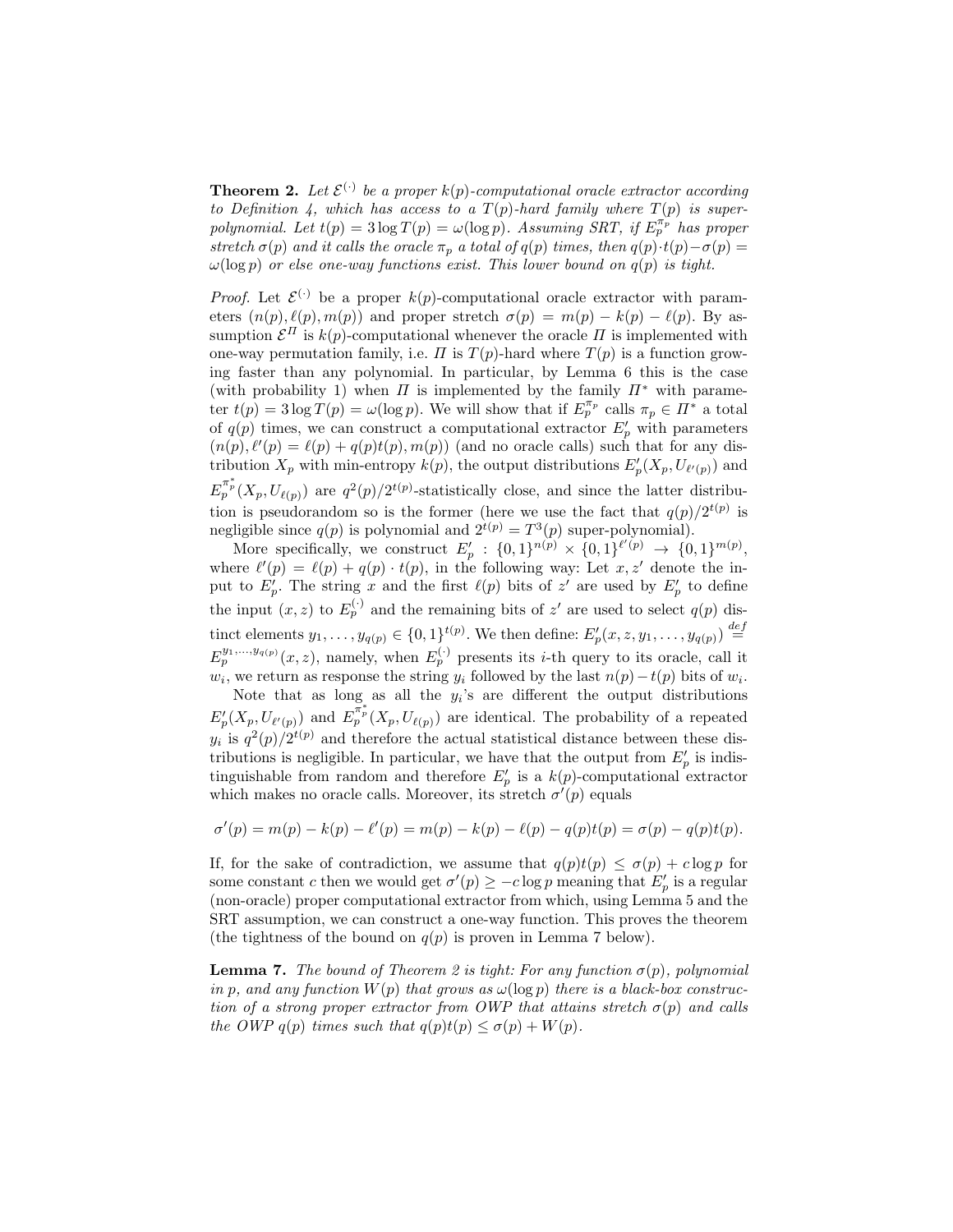Proof sketch: We start by noting that there are black-box constructions of pseudorandom generators from OWPs that for any PRG-stretch function  $\sigma'(p)$ (defined as the length of the PRG output less the length of PRG seed) call the OWP  $\sigma'(p)/t(p)$  times where  $t(p)$  is defined as in Theorem 2. This is the case, in particular, for the Blum-Micali construction using Goldreich-Levin hard-core bits. Therefore, to prove the Lemma it suffices to show how to build a proper extractor of stretch  $\sigma(p)$  using a PRG of stretch  $\sigma(p) + W(p)$  for any  $W(p)$  that grow as  $\omega(\log p)$ .

Let  $G = \{G_p\}_p$  be a PRG family, indexed by a parameter p, with seed length  $s(p)$  and output size  $r(p) = s(p) + \sigma(p) + W(p)$ , for a given (polynomial in p) function  $\sigma(p)$ . Assume G is  $(T(p), \varepsilon(p))$ -secure (where  $\varepsilon(p)$  is negligible in p). Let  $E$  be a strong statistical extractor (e.g., based on pairwise independent hash functions) with parameters  $n(p), \ell(p), m(p) = s(p) + \ell(p)$  that on input distributions of min-entropy  $k(p)$  outputs a distribution that is  $2^{-\frac{k(p)-s(p)}{2}}$ -close to  $U_{m(p)}$ . Using both G and E we build a proper computational extractor E' with parameters  $n(p), \ell(p), m'(p) = r(p) + \ell(p)$ . On input  $(x, z), E'$  calls E on  $(x, z)$  and uses the  $s(p)$ -bit output from E as the seed to G to produce an output of bit length  $r(p) = s(p) + \sigma(p) + W(p)$ . This, plus the  $\ell(p)$ -bit input salt, are the outputs from  $E'$ .

Note that on distributions of min-entropy  $k(p) = r(p) - \sigma(p)$ , E' has stretch  $\sigma(p)$ ; moreover, we claim that the output from E' is  $(T(p), \varepsilon'(p))$ -indistinguishable from uniform where  $\varepsilon'(p)$  equals  $\varepsilon(p)$  plus a negligible term  $2^{-W(p)/2} = 2^{-\omega(\log p)}$ . Indeed, the only loss of security with respect to  $G$  is in the derivation of the seed  $z \in \{0,1\}^{s(p)}$  that is chosen from a distribution that is  $2^{-(k(p)-s(p))/2}$  $2^{-W(p)/2} = 2^{-\omega(\log p)}$ -close to  $U_{s(p)}$ . Thus E' is a proper computational extractor with stretch  $\sigma(p)$  built on the basis of a PRG of stretch  $\sigma(p) + W(p)$  which, as said, implies the tightness of the bound.

Note. The Blum-Micali construction with a randomized hardcore like Goldreich-Levin [GL], requires extra perfect but non-secret randomness. Hence this auxiliary randomness can be supplied by the extractor's seed and be output as part of the strong extractor's output.

## 5 Unconditional Fully Black-Box Lower Bound

Next, we pose the question of what can be shown *without assuming SRT*. We show that by restricting our attention to fully black box constructions, not only can we get rid of the SRT but actually can show an unconditional lower bound on the number of OWP invocations.

We first show an analogous lower bound to the semi black-box case (though unconditional) in the asymptotic, uniform setting. We then show a tighter concretecomplexity result in the non-uniform setting.

To begin, we review the notion of fully black box construction/reduction.

**Definition 5.** A fully black-box reduction from a primitive  $Q$  to a primitive  $P$ is a pair of oracle PPT Turing machines  $(G^{(\cdot)}, S^{(\cdot,\cdot)})$  such that the following two properties hold: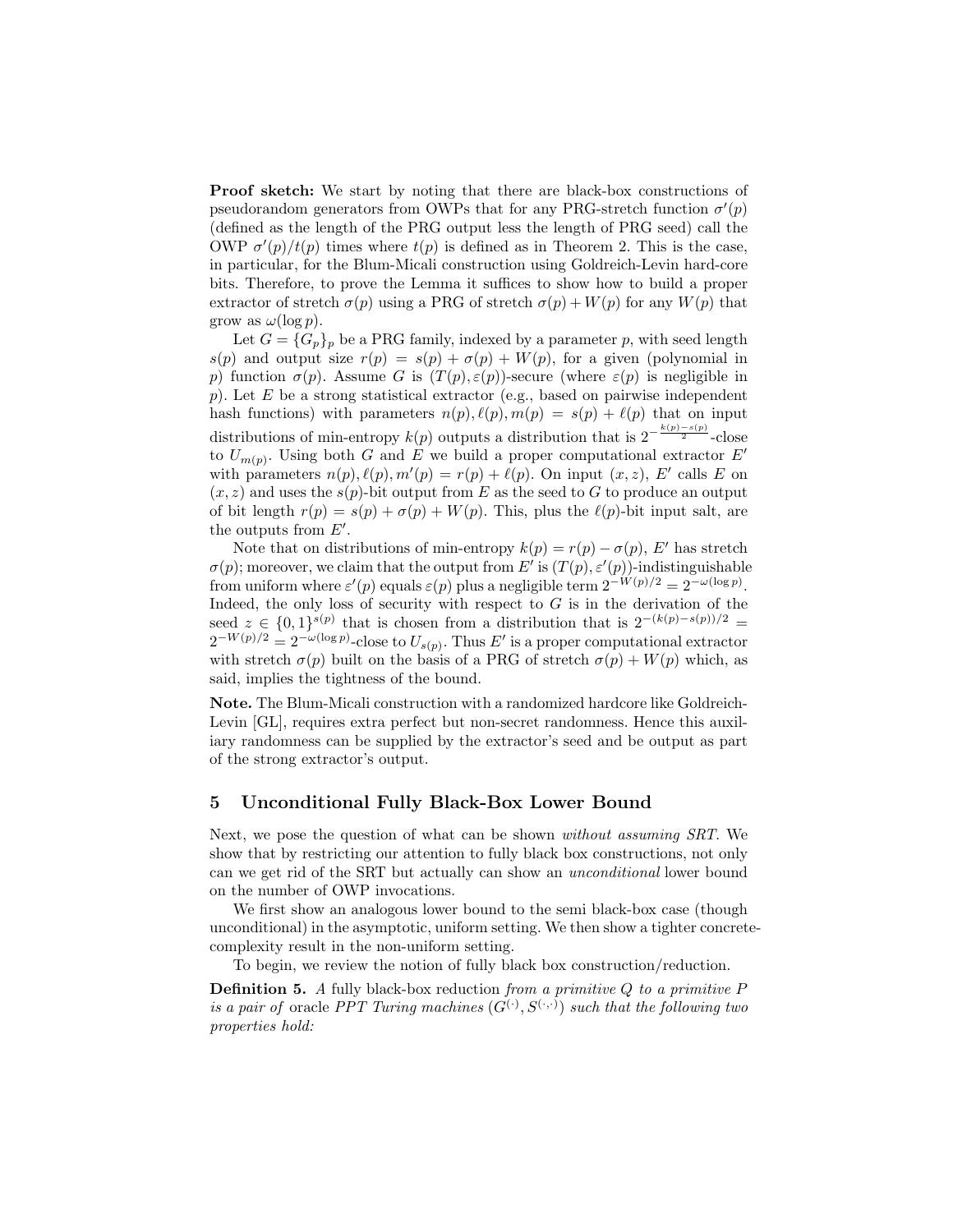Correctness: For every implementation f of primitive  $P, g = G^f$  implements Q.

Security: For every implementation  $f$  of primitive  $P$ , and every adversary  $A$ , if A breaks  $G^f$  (as an implementation of Q) then  $S^{A,f}$  breaks f. (Thus, if f is "secure", then so is  $G^f$ .)

Notice that in a full black-box reduction, the adversary is only accessed as an oracle. One consequence of this fact is that the adversary does not have to be efficient. We remark that an implementation of a primitive is any specific scheme that meets the requirements of that primitive (e.g., an implementation of a public-key encryption scheme provides samplability of key pairs, encryption with the public-key, and decryption with the private key).

## 5.1 Unconditional Lower Bound in the Asymptotic, Uniform Setting

In this section we show an analogue of the lower bound in Theorem 2 for the fully black-box setting. While the bound on the number of queries is the same as in Theorem 2, this result can be proven unconditionally (i.e., without requiring the SRT and without concluding that a construction that violates the bound implies a proof of the existence of one-way functions). However, Theorem 3 holds only when we consider a slightly modified definition of computational extractors where the output of the extractor is required to be computationally indistinguishable from uniform for *every* input probability ensemble  $X$  of minentropy  $k$ . Observe that the construction outlined in Lemma 7 satisfies this stronger notion of security.

**Theorem 3.** Let  $\mathcal{E}^{(\cdot)}$  be a proper  $k(p)$ -computational fully black box extractor construction, which has access to a  $T(p)$ -hard family where  $T(p)$  is superpolynomial. Further assume that such extractor remains proper  $k(p)$ -computational on any  $k(p)$ -entropy source, including those that are not efficiently samplable. Let  $t(p) = 3 \log T(p) = \omega(\log p)$ . If  $E_p^{\pi_p}$  has proper stretch  $\sigma(p)$  and it calls the oracle  $\pi_p$  a total of  $q(p)$  times, then  $q(p) \cdot t(p) - \sigma(p) = \omega(\log p)$ .

Proof. See full version [DGKM11].

Next, we present a stronger version of this result. It will be a tighter concrete (rather than asymptotic) lower bound, for non-uniform fully black-box constructions of proper extractors from OWP. In order to do that, we need to revisit definitions and preliminary Lemmas in a concrete, non-uniform context.

## 5.2 Unconditional Lower Bounds in the Concrete, Non-Uniform Setting

We start by adapting the definition of (oracle) computational extractors to the non-uniform and concrete (i.e., non-asymptotic) complexity setting.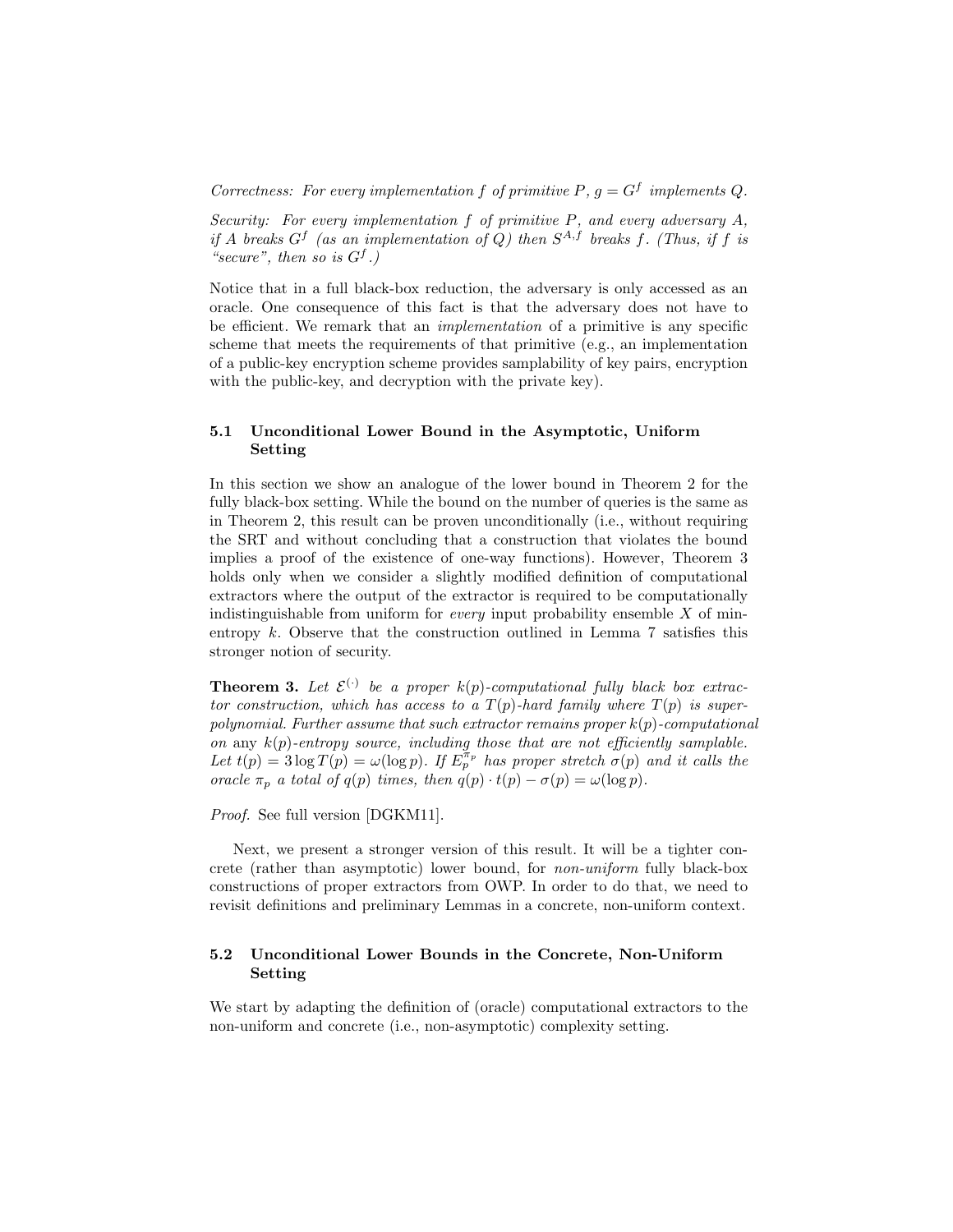We say that a permutation  $\pi$  over  $\{0,1\}^n$  is S-hard if no circuit of size  $\leq S$ and oracle access to  $\pi$  can invert  $\pi$  with probability better than  $1/S$ . Additionally, we say that two distributions are  $(S, \varepsilon)$ -indistinguishable if no circuit of size  $\leq$  S can distinguish between them with probability better than  $\varepsilon$ .

**Definition 6.**  $E: \{0,1\}^n \times \{0,1\}^{\ell} \rightarrow \{0,1\}^m$  is a  $(k, S, 2^{-\delta})$ -computational extractor (CompEXT) if for any distribution X on  $\{0,1\}^n$  with  $H_{\infty}(X) \geq k$ , we have that  $(E(X, U_{\ell}), U_{\ell})$  and  $U_{m+\ell}$  are  $(S, 2^{-\delta})$ -indistinguishable (where indistinguishability holds even for circuits given oracle access to a Sampler which samples from distribution X).

Definition 7. An oracle computational extractor (OCompEXT) construction (from a one-way permutation) is an oracle procedure  $E^{(\cdot)}: \{0,1\}^n \times \{0,1\}^{\ell} \rightarrow$  ${0,1}^m$  that expects as an oracle a permutation  $\pi \in \Pi_n$ . We are interested in constructions where  $E^{(\cdot)}$  is computable in time polynomial in n.

We say that  $E^{(\cdot)}$  is is an  $(k, S_{\pi}, S_E, 2^{-\delta})$ -OCompEXT construction from OWP if for every permutation  $\pi$  that is  $S_{\pi}$ -hard,  $E^{\pi}$  is an  $(k, S_E, 2^{-\delta})$ -secure CompEXT (where indistinguishability holds even for circuits given oracle access to both Sampler and  $\pi$ ).

Using a standard averaging argument, the existence of a non-uniform attacker that succeeds in inverting a OWP with the help of such an oracle implies the existence of another attacker (of slightly larger size) that inverts the OWP without access to the oracle (just wire-in into the attacker circuit the source samples that maximize the attacker's inverting probability).

We now restate the lower bound of Radhakrishnan and Ta-Shma [RTS00] regarding the efficiency of statistical extractors (which was given in Lemma 1 for the asymptotic, uniform setting).

**Lemma 8.** Let  $E'$ :  $\{0,1\}^n \times \{0,1\}^{\ell'} \rightarrow \{0,1\}^m$  be a statistical extractor. Then, for any  $k < n - C'$  there exists a distribution X of min-entropy k such that the  $\mathit{two~distributions~} E'(X, U_{\ell'}) \enspace \mathit{and}~ U_m \enspace \mathit{are~statistically~} \min\{\frac{1}{2}, 2^{-(\left(k+\ell'-m+C\right)/2)}\} - \epsilon$  $far, where C and C' are universal constants.$ 

We are now ready to state our main result in this section, namely, a lower bound on the number of queries to the OWP by a fully black box construction of a computational extractor.

**Theorem 4.** Let  $E^{(\cdot)}$  be a fully black-box construction of a  $(k, S_{\pi}, S_E, 2^{-\delta})$ proper oracle extractor which expects an  $S_{\pi}$ -hard one-way permutation  $\pi$  over n bits. Assume that  $E^{(\cdot)}$  makes  $q \leq S_{\pi}$  queries to its oracle and that  $S_E \leq S_{\pi}$ and  $2^{-\delta} \geq 1/S_{\pi}$ . If  $E^{(\cdot)}$  has proper stretch  $\sigma$  then  $E^{(\cdot)}$  must call the one-way permutation q times, where  $q \geq (2\delta + \sigma - C)/(5 \log S_{\pi})$  for some constant C.

Proof. See full version [DGKM11].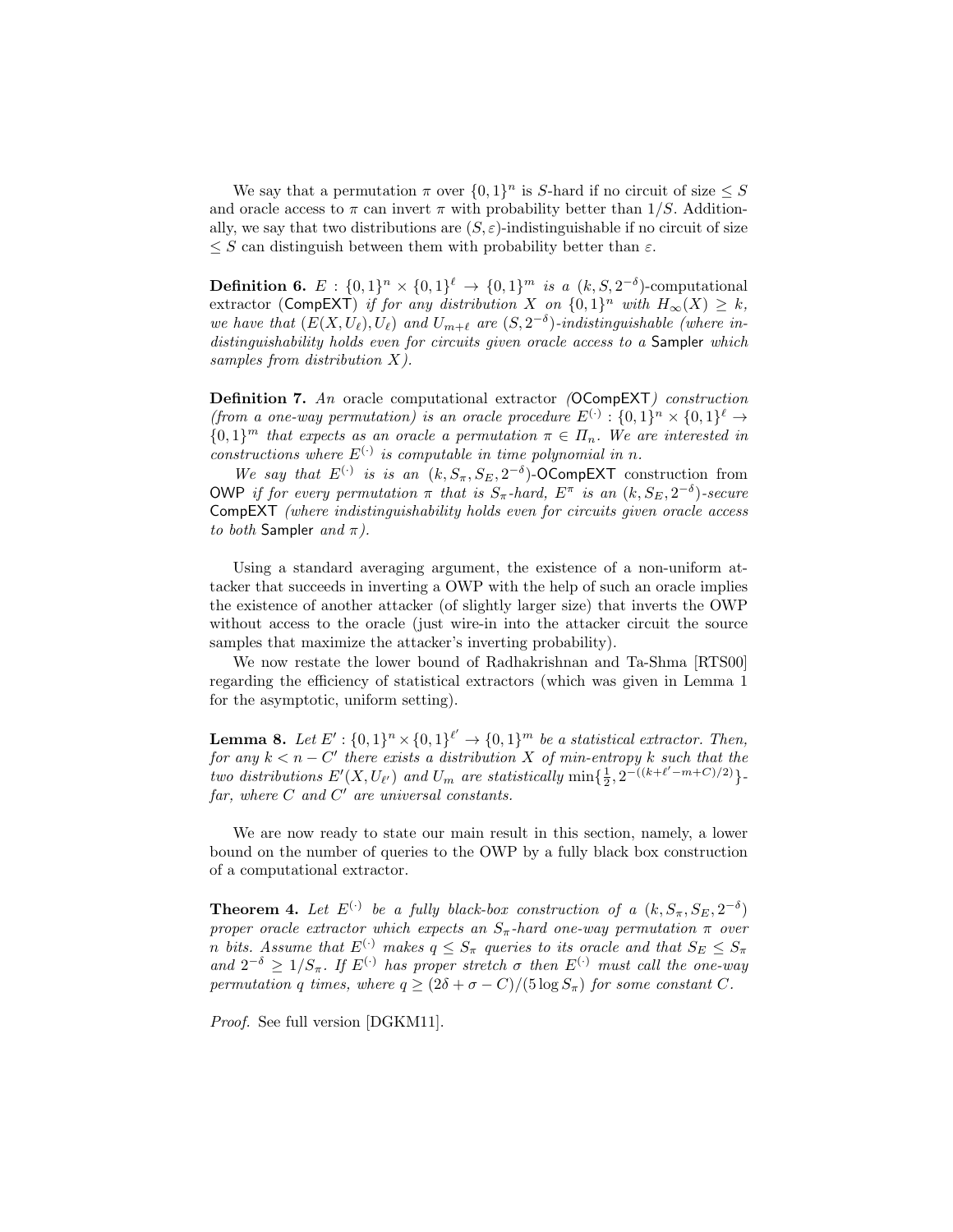# 6 Construction from Exponentially-Hard One-Way Permutations

The results from Sections 4 and 5 indicate the optimality of the "extract-thenprg" approach when all we are interested in is minimizing the number of calls to a OWP in a black-box construction. However, a significant cost of this approach is that in order to use an  $n$ -bit OWP we need to start with an input distribution whose entropy is noticeably larger than  $n$  so we can apply the extraction part of the construction to it and still get  $n$  bits that are close to uniform and serve as input to the OWP. Here we show that one can make up for the entropy gap if the OWP has exponential hardness. In this case, we show a black-box construction based on such a OWP where one applies the OWP directly on the entropy source without an intermediate extractor step. For this we reverse the extract-then-prg approach and use instead an "prg-then-extract" construction where the OWP is applied first to expand (pseudo) entropy and then a statistical extractor is applied on this expanded entropy to generate a close-to-uniform output.<sup>6</sup>

The Construction. Given an  $(S_{\pi}, 2^{-\delta}/2^{n-k})$ -hard OWP,  $\pi$ , we present a construction of a k-entropy strong computational extractor

$$
F: \{0,1\}^n \times \{0,1\}^{(2\delta+\sigma)\cdot n+\ell} \to \{0,1\}^{k+(2\delta+\sigma)\cdot n+\ell+\sigma}
$$

with proper stretch  $\sigma$  in Figure 1.

On input  $(x, z' = (r_0, \ldots, r_{2\delta+\sigma-1}, z))$ , where  $x \in \{0, 1\}^n$ ,  $r_i \in \{0, 1\}^n$ ,  $z \in \{0, 1\}^{\ell}$ , the extractor  $F$  does the following: Step 1:  $-$  Compute  $(w_1, w_2) =$  $((\pi^{2\delta+\sigma}(x),\langle r_{2\delta+\sigma-1}, \pi^{2\delta+\sigma-1}(x)\rangle,\ldots,\langle r_0,x\rangle), (r_{2\delta+\sigma-1},\ldots,r_0))$ Step 2: - Let  $F' : \{0,1\}^{n+2\delta+\sigma} \times \{0,1\}^{\ell} \to \{0,1\}^{k+\ell+\sigma}$  be a statistical  $(k+2\delta+\sigma, 2^{-\delta})$ strong extractor. - Compute  $(v, z) = F'(w_1, z)$ . Step 3: F outputs  $(v, z, w_2) \in \{0, 1\}^{k + (2\delta + \sigma) \cdot n + \ell + \sigma}$ .

#### Fig. 1. Strong Computational Extractor from Exponentially-Hard OWP

The proof of Lemma 10 that F is indeed a strong extractor when  $\pi$  is an exponentially-hard OWP is based on the following lemma showing that exponentially-hard OWP's are "hard to invert" on arbitrary distributions of sufficiently high min-entropy.

 $6$  [BDK<sup>+</sup>11] also uses the prg-then-extract approach for constructing an extractor; in their case, however, the prg is used to expand the seed rather than for increasing the computational entropy of the source as in our case.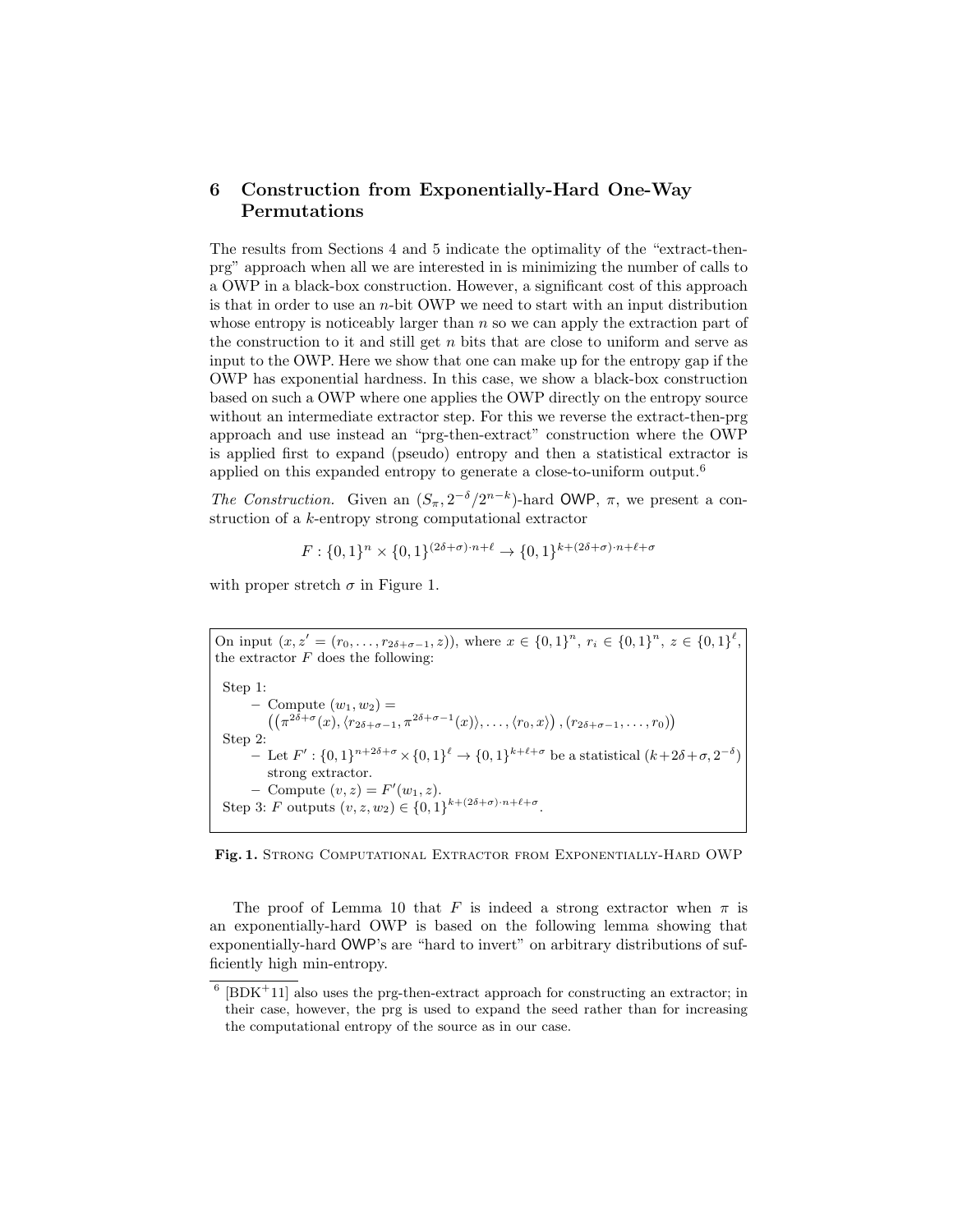**Lemma 9.** Let  $\pi : \{0,1\}^n \to \{0,1\}^n$  be an  $(S,\varepsilon)$ -one way permutation and let X be a distribution over  $\{0,1\}^n$  of min-entropy k where  $k = n - \alpha$ . Then for all adversaries  $A$  of size at most  $S$  it is the case that:

$$
\Pr_{x \sim X} [A(\pi(x)) = x] \le \varepsilon \cdot 2^{\alpha}.
$$

Lemma 10. The construction of F from Figure 1 is a black-box construction of a  $(k, S_{\pi}/\text{poly}(n), \text{poly}(n) \cdot 2^{-O(\delta)})$ -strong CompEXT with proper stretch  $\sigma$  from any  $(S_{\pi}, 2^{-\delta}/2^{n-k})$ -OWP  $\pi$ .

Proof. See full version [DGKM11].

## 7 Practical Computational Extractors from Weak PRF

In this section we explore a connection between computational extractors and pseudo-random functions. We show a very efficient construction of a strong computational extractor using any PRF, and demonstrate its practical utility in the context of key derivation functions. Actually, we do not need the full security of a PRF; it suffices that the PRF is secure against attackers that do not choose inputs to the function but only see pairs of (input, output) where the inputs are chosen uniformly at random. Such PRFs are referred to as weak PRF (wPRF) (note that in our application 'weak' is stronger). The proof of our scheme follows directly from recent results by Pietrzak [Pie09] about leakage-resilient wPRFs.

Weak PRF. A pseudo-random function family is a family of functions  $\mathcal{F} =$  ${f_a : \{0,1\}^{\ell} \to \{0,1\}^m\}_{a \in \{0,1\}^n}$  with the property that if a is chosen uniformly at random in  $\{0,1\}^n$ , then the function  $f_a$  is computationally indistinguishable from a random function from  $\{0,1\}^{\ell}$  to  $\{0,1\}^m$ . More specifically, no efficient algorithm which has oracle access to either  $f_a$  or to a random function, can decide which is the case. If the oracle access is restricted to query the function on randomly chosen inputs, one obtains the notion of weak PRF (wPRF). We quantify this notion by saying that F is a  $(S, q, \varepsilon)$ -wPRF family if no circuit of size S can distinguish between  $f_a$  (for a chosen uniformly at random) and a random function with advantage better than  $\varepsilon$  when seeing the value of the function on q random inputs.

The main contribution in this section is in presenting the following construction of a simple computational extractor from any wPRF and demonstrating its practical security.

wPRF-based computational extractor. Let  $\mathcal{F} = \{f_a : \{0,1\}^{\ell} \to \{0,1\}^m\}_{a \in \{0,1\}^n}$ be a wPRF family. We define the extractor  $F: \{0,1\}^n \times \{0,1\}^{\ell} \to \{0,1\}^{m+\ell}$  as  $F(a, s) = (f_a(s), s).$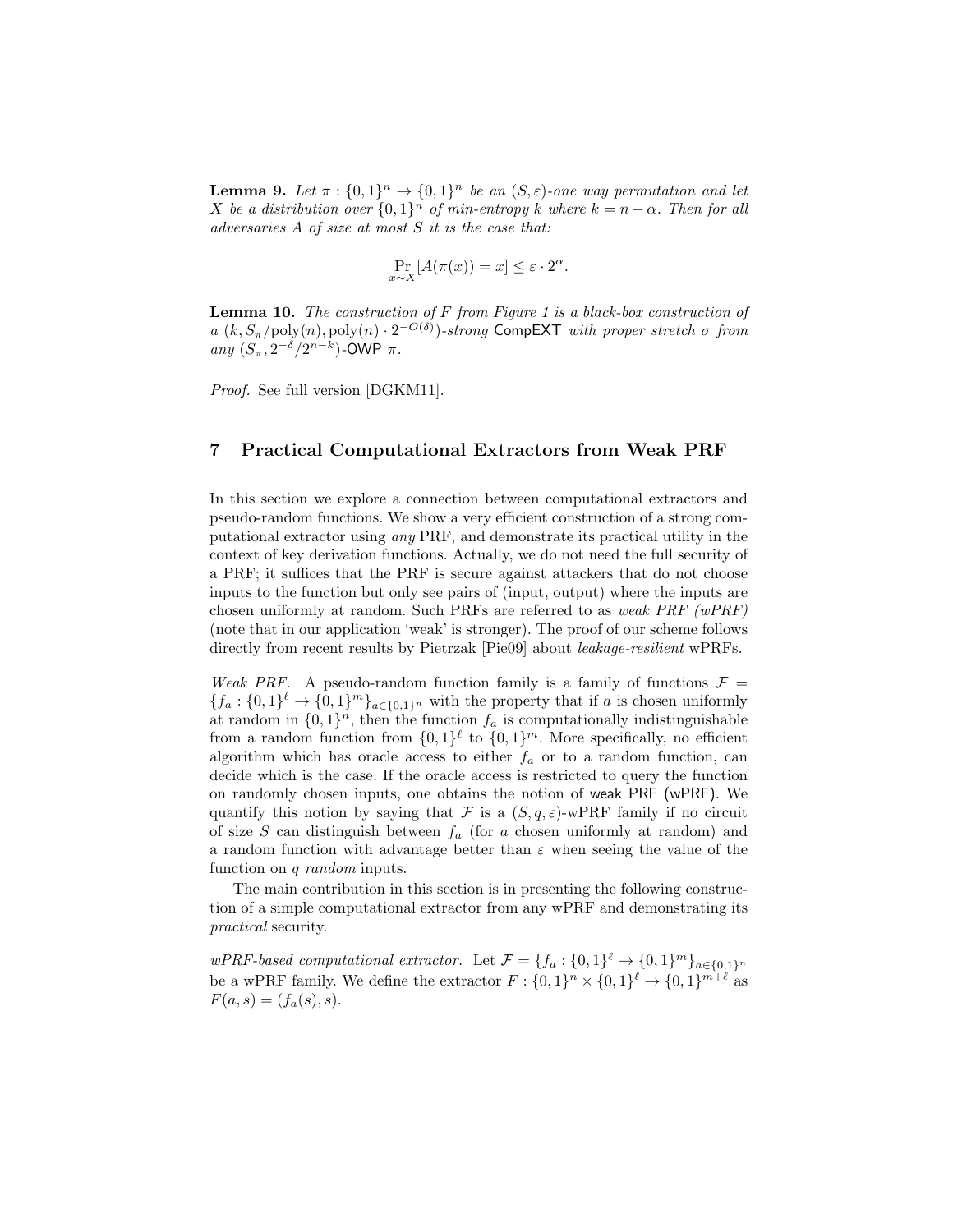**Theorem 5.** If  $\mathcal{F} = \{f_a : \{0,1\}^{\ell} \to \{0,1\}^m\}_{a \in \{0,1\}^n}$  is  $(S, q, \varepsilon)$ -weak PRF with  $q^2 < \varepsilon 2^{\ell+1}$ , then for  $k \leq n$  the extractor F defined above is a  $(k, S', \varepsilon')$  strong (and proper<sup>7</sup>) computational extractor with  $\varepsilon' \approx \varepsilon \cdot 2^{n-k}$  and  $S' \approx S \cdot \varepsilon'$ .

Proof. See full version [DGKM11].

#### 7.1 Application to Key Derivation

A main application of a strong computational extractor in cryptography is for key derivation [Kra10]. In this case, the source distribution is some key material, derived from some statistical process or a key agreement protocol, that has some significant amount of min-entropy but is not uniformly random as needed to key cryptographic functions. Thus, we need a way to produce a cryptographic key (random or pseudorandom) out of this key material. This is where our computational extractor is useful. One restriction is that if we use a wPRF whose key size is  $n$  we need to consider sources of key material whose length is at most n. In this case, we simply use the key material (without any processing, except maybe for padding to  $n$  bits) as the key to the wPRF and choose as the input to the wPRF a random value of length  $\ell$ . The latter is the seed of the extractor and is assumed that the application provides such random but public "salt" (see [Kra10] for discussions on this issue). Next we show concrete examples of the applicability of this method when the key material is derived from a Diffie-Hellman value (as is common in the settings of key exchange and ElGamal encryption).

We are given  $(S, q, \varepsilon)$ -wPRF and consider the ratio  $S/\varepsilon$  as its measure of security (here S is a function of  $\varepsilon$  and q). Assume that the wPRF has full security, i.e. for a key of size n we have  $S/\varepsilon \approx 2^n$ . In this case, Theorem 5 guarantees that the extractor  $F$  (the KDF in our application) has parameters  $(S', \varepsilon')$  such that:

$$
\varepsilon' \approx \varepsilon \cdot 2^{n-k}
$$
 and  $S' \approx S \cdot \varepsilon' = 2^n \cdot \varepsilon \cdot \varepsilon' \approx 2^k \varepsilon'^2$ 

As a concrete example, consider the case of a wPRF with a 256-bit key and security  $S/\varepsilon = 2^{256}$  (this would apply, given current knowledge, to a PRF based on SHA-256, especially that we only consider attacks where the attacker cannot chose any inputs – it only sees the function applied to a set of random values). Assume now that the key, instead of being sampled uniformly at random, follows a distribution with min-entropy  $k = 160$ ; this is the case, for example, when the key material is a Diffie-Hellman value computed over an elliptic curve of size  $2^{160}$  [GKR04]. In this case we have that to distinguish the 256-bit output of the extractor from random with advantage  $\varepsilon' \approx 2^{-40}$  we must invest  $S' \approx 2^{80}$ . If we want to double the advantage  $\varepsilon'$  we need to invest four times more work (circuit size). For example, to obtain  $\varepsilon' = 2^{-20}$  we need to work  $S' = 2^{120}$  and for  $\varepsilon' = 0.001$  one needs  $S' = 2^{140}$ . Even if we consider a less-perfect function,

<sup>&</sup>lt;sup>7</sup> We assume  $m \ge n$ ; if this is not the case in the given family  $\mathcal F$  we can achieve it using standard range expansion techniques to increase  $m$ , possibly at the cost of somewhat strengthening the weak PRF requirement.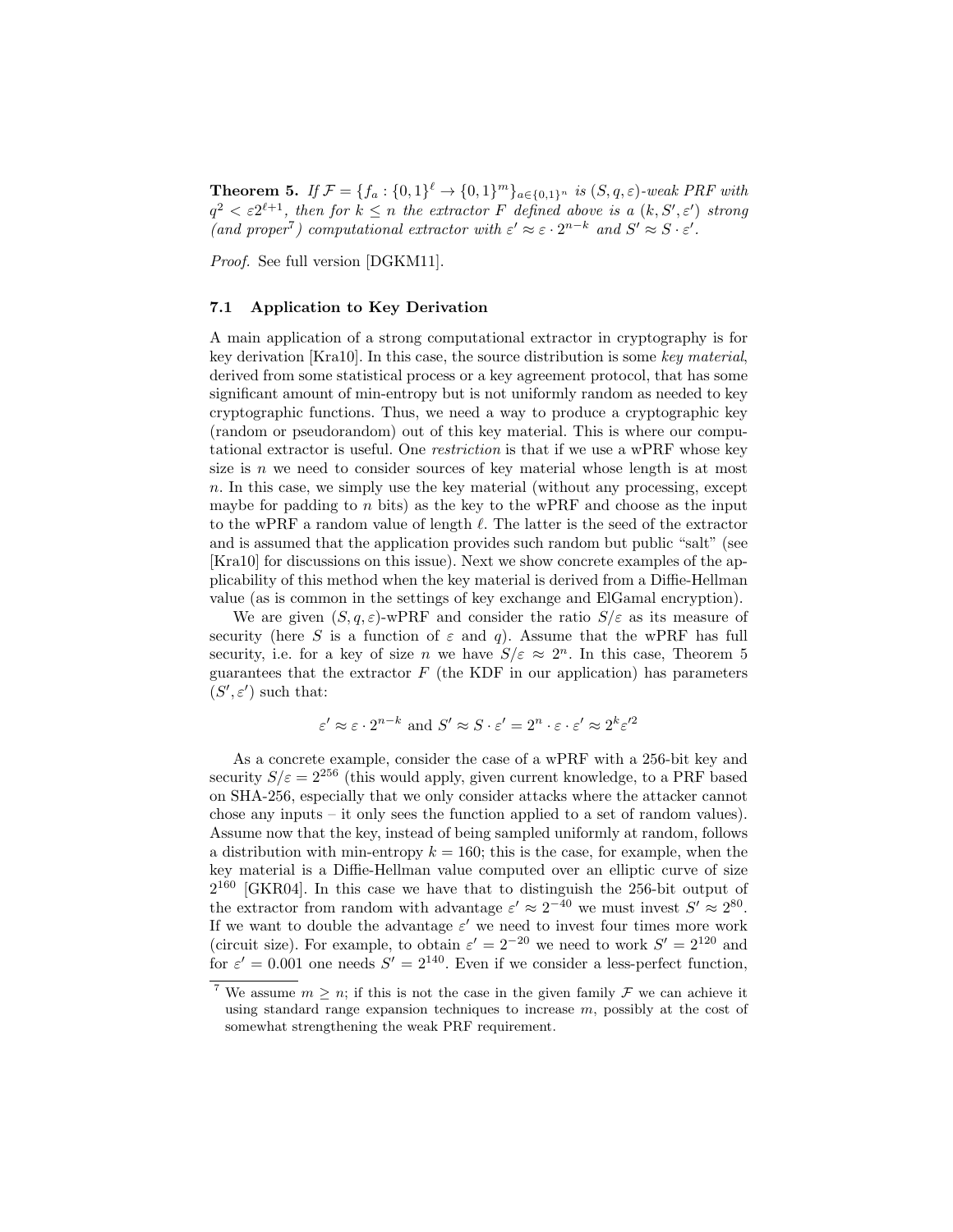say  $S/\varepsilon = 2^{200}$  one still gets  $S' = 2^{64}$  for  $\varepsilon' = 2^{-20}$  and  $S' = 2^{84}$  for  $\varepsilon' = 0.001$ . Note that in all these cases we are outputting more pseudorandom bits (256) than the source entropy (160).

In comparison, if we were applying a *statistical* extractor to the key material of min-entropy 160 to obtain a key of size 256, we could not claim any security at all (this is the case even if we only needed a 160-bit of output, and we would get security of only  $2^{-16}$  if were outputting a 128-bit key). In comparing with statistical extractors another main advantage of our PRF-based computational extractor is the fact that PRFs are already available in practical cryptographic protocols for other uses (including key expansion as often needed in the context of key derivation) and hence do not require of additional mechanisms such as a statistical extractor.

Related Schemes. It is worth noting the *duality* between the above KDF construction and the HKDF scheme from [Kra10]. In our case, the imperfect key material is used to key the (weak) PRF and the seed is used as an input to the KDF. In HKDF these roles are reversed. This gives HKDF the advantage of being appropriate for input distributions of arbitrary length while in our scheme we are limited to the key size. On the other hand, the very non-standard use of a known value (the seed) as a key to a PRF in the HKDF scheme, makes the latter much more restricted on the type of PRFs one can use (actually, the known analysis of HKDF is for particular PRFs, mainly HMAC, and under dedicated assumptions). In contrast, our scheme can use any PRF and even any wPRF.

The recent work of Barak et al. [BDK+11] builds a computational extractor in the traditional way, namely, using a statistical extractor to get a close-to-uniform key and using a PRG or PRF to get additional pseudorandom bits as needed. The novelty of that work, however, is that they show that if the output from the statistical extractor (implemented via a suitable hash function) is used as a key to a wPRF and this wPRF is applied to a random point then the best possible distinguishing advantage against the output of this scheme is the wPRF's best distinguishing advantage plus  $2^{-(k-m)}$ . This is an improvement over the generic analysis using statistical extractors where the latter term would be  $2^{-(k-m)/2}$ . This relaxes the entropy requirement from the source and is significant in cases as those considered above (e.g. when generating keys from Diffie-Hellman protocols of relative small order). Moreover, depending on the security parameters, the analysis from  $[BDK+11]$  can sometimes be used, as in our case, to generate keys that are even larger than the available entropy. The crucial difference with our construction, however, is that  $[**BDK**<sup>+</sup>11]$  requires the implementation of a statistical extractor (with its corresponding seed) in addition to the wPRF. In contrast, our scheme re-uses the PRF already available in most cryptographic implementations without requiring extra machinery (which may seem a minor issue considering the relative simplicity of statistical extractors but represents a significant barrier for adoption into standardized protocols, particularly those requiring hardware support). On the downside, our scheme is limited to situations where the source of key material produces values that are no longer than the key of the wPRF, while  $[BDK+11,Kra10]$  have no such length restrictions.